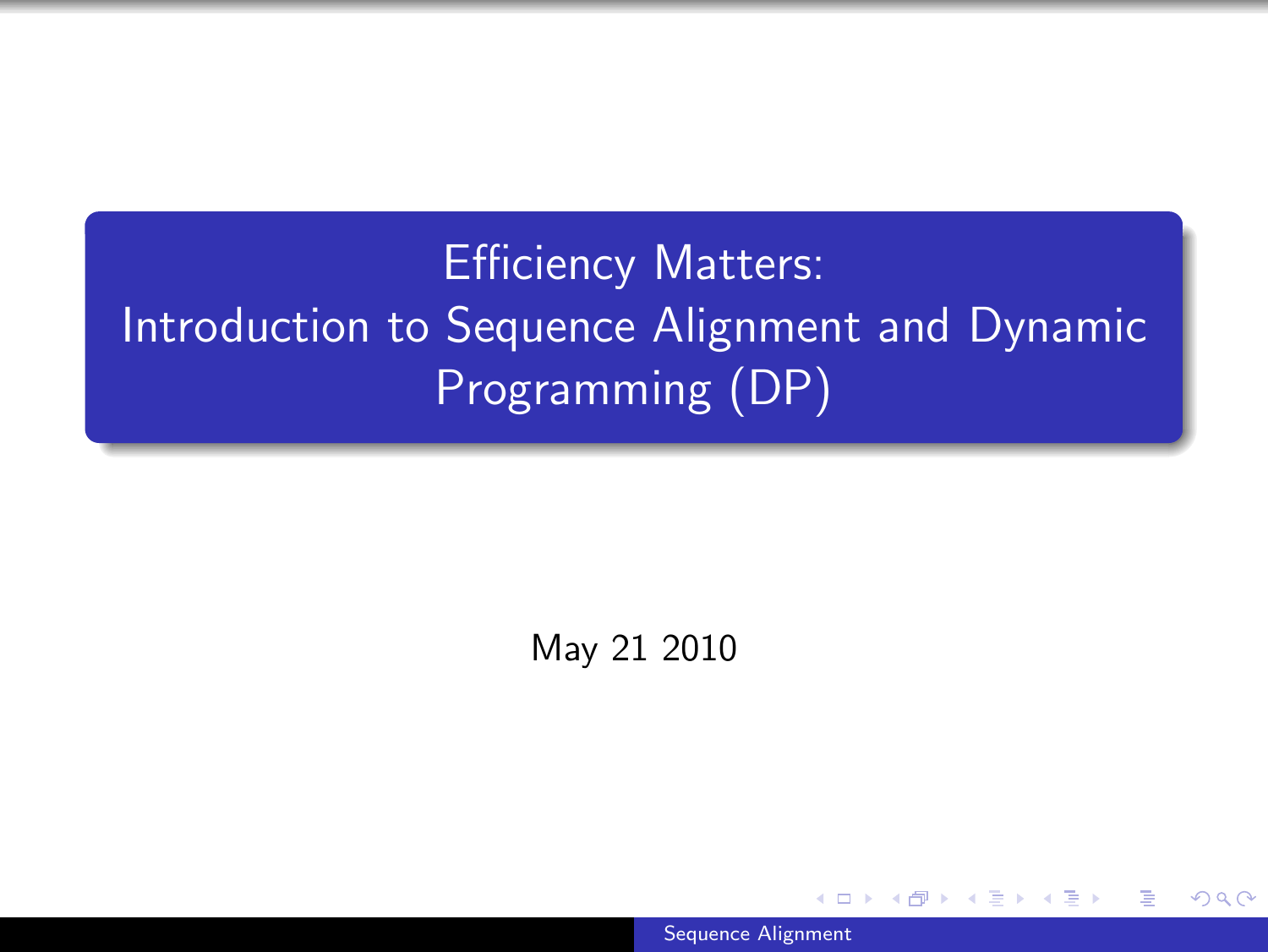## Sequence Comparison

• Sequence comparison is at the heart of many tasks in computational biology.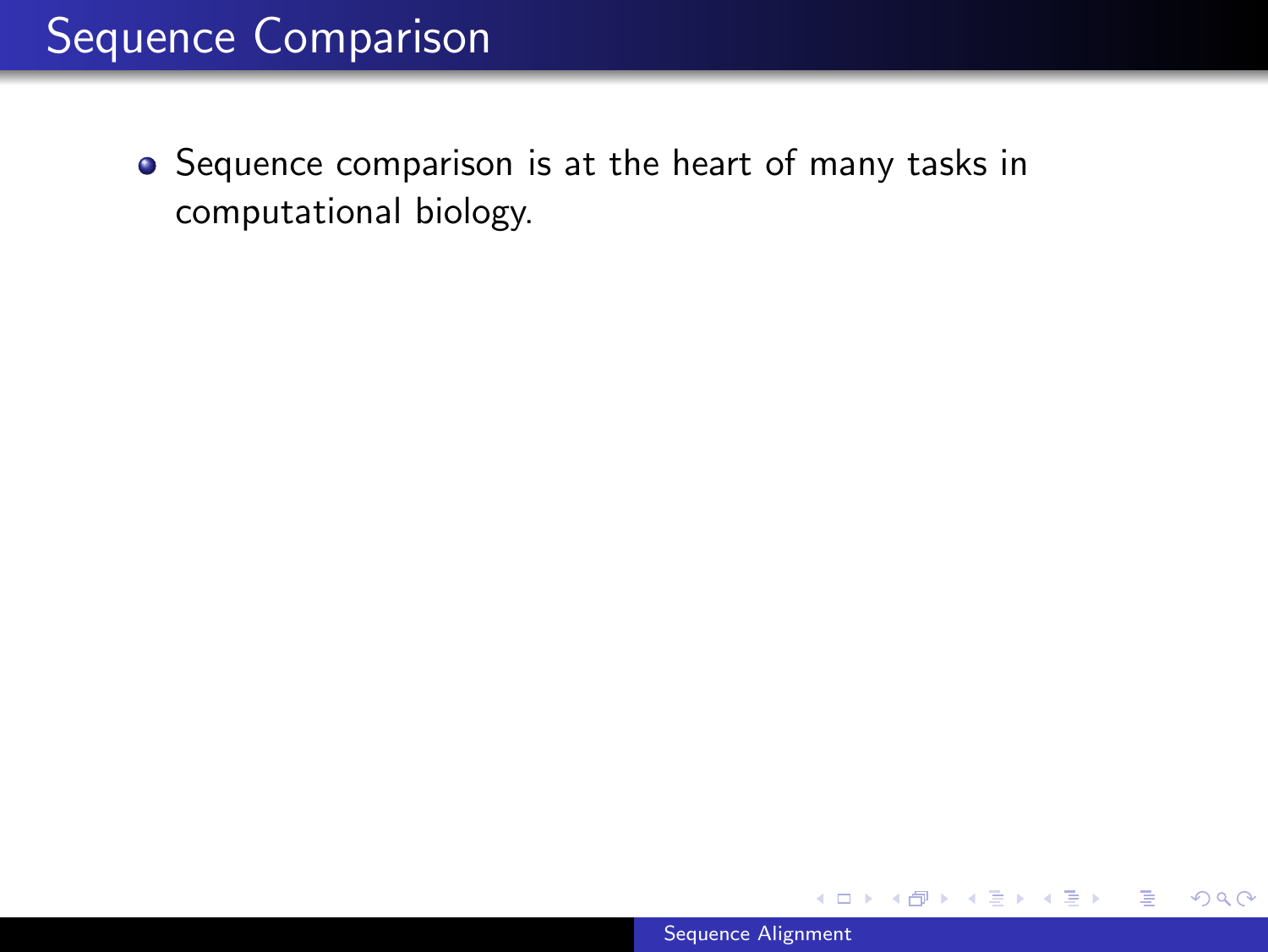### Sequence Comparison

- Sequence comparison is at the heart of many tasks in computational biology.
- We want to know how similar two sequences are.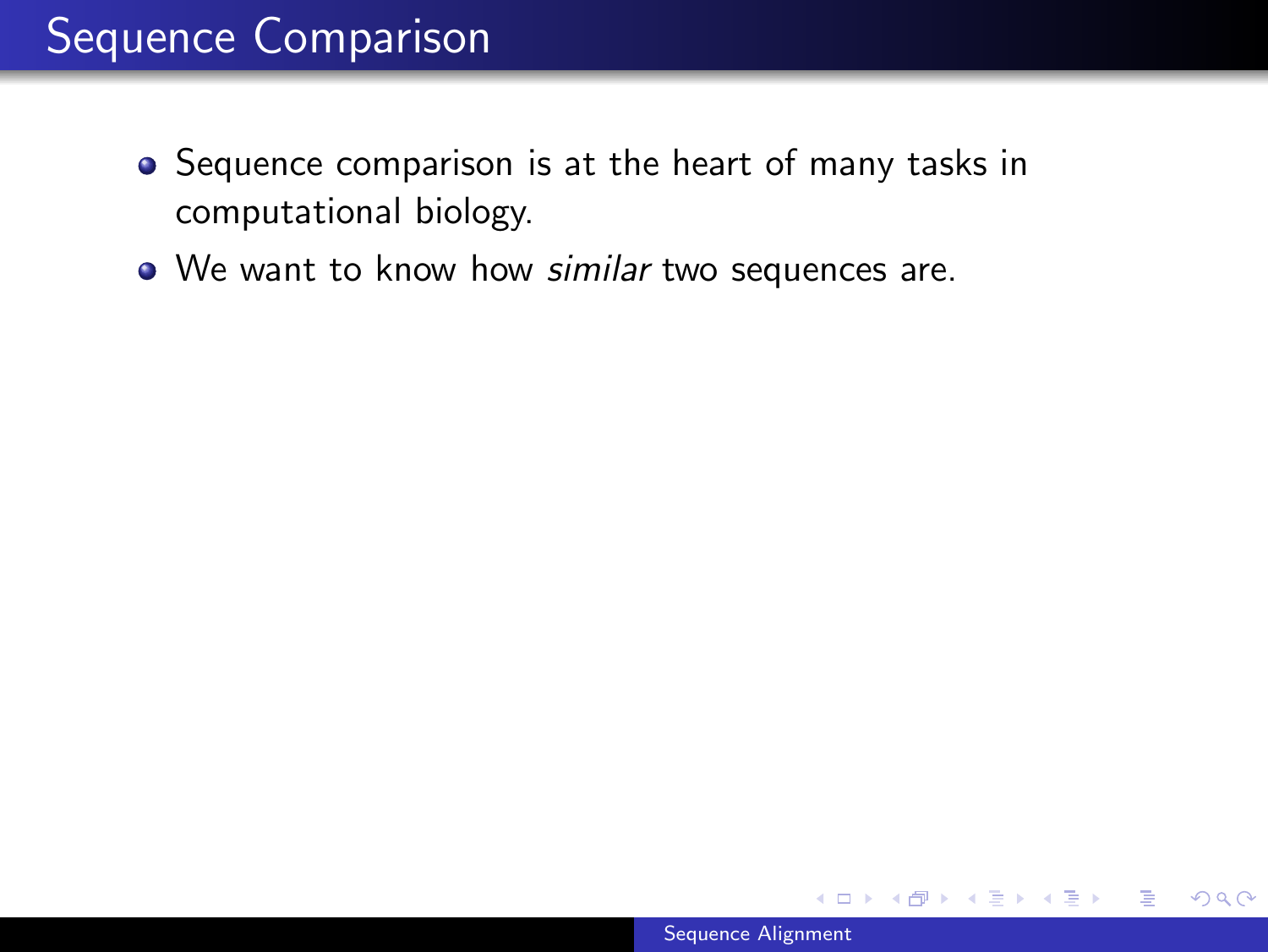- Sequence comparison is at the heart of many tasks in computational biology.
- We want to know how similar two sequences are.
- The *definition* of similarity should reflect biological (usually evolutionary) events, such as mutations and rearrangements, that cause related sequences to differ.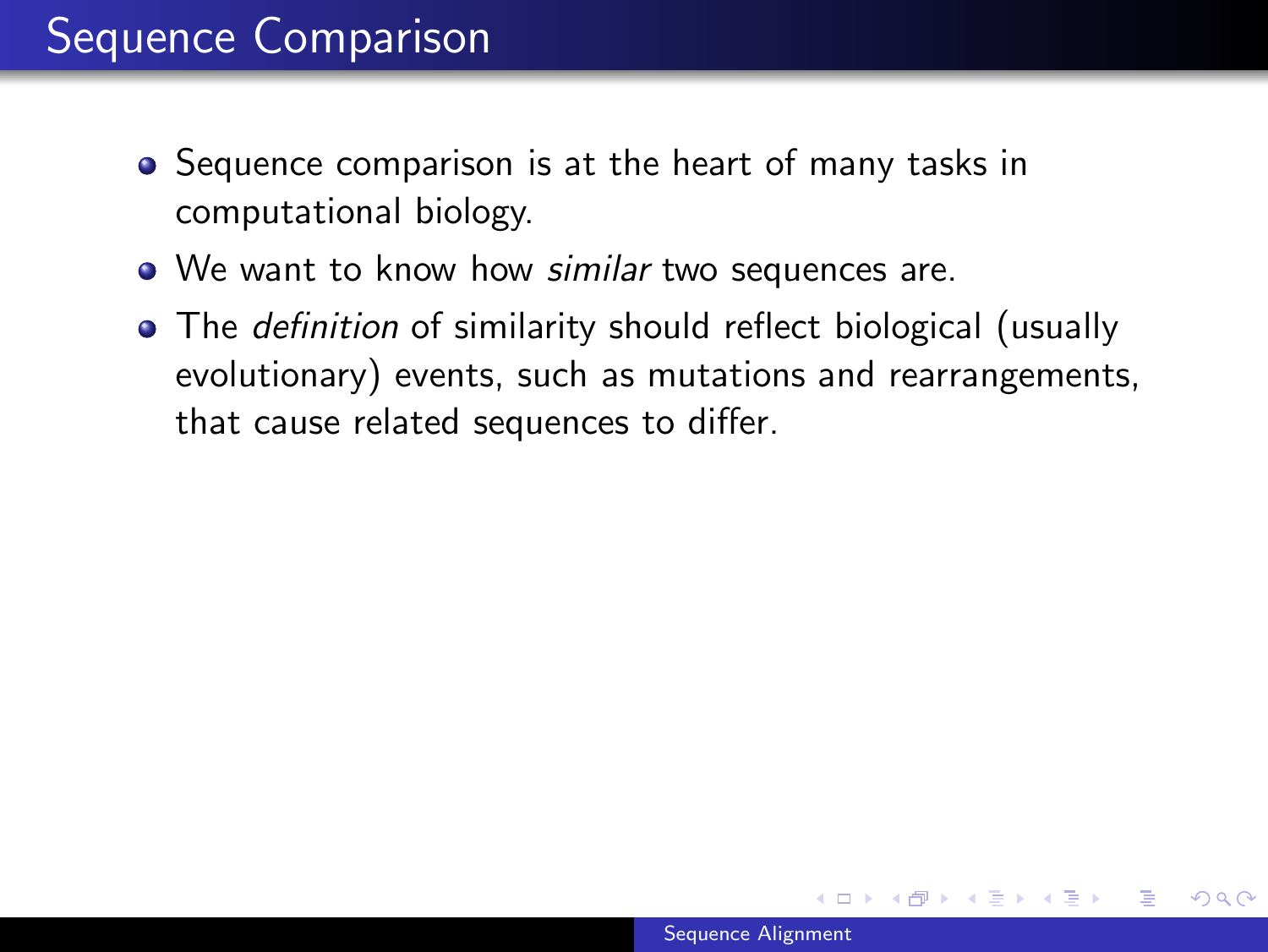- **•** Sequence comparison is at the heart of many tasks in computational biology.
- We want to know how similar two sequences are.
- The *definition* of similarity should reflect biological (usually evolutionary) events, such as mutations and rearrangements, that cause related sequences to differ.
- **•** Here we introduce the *simplest* definition of similarity, to illustrate how to compute a measure of similarity. This definition only crudely reflects real biology.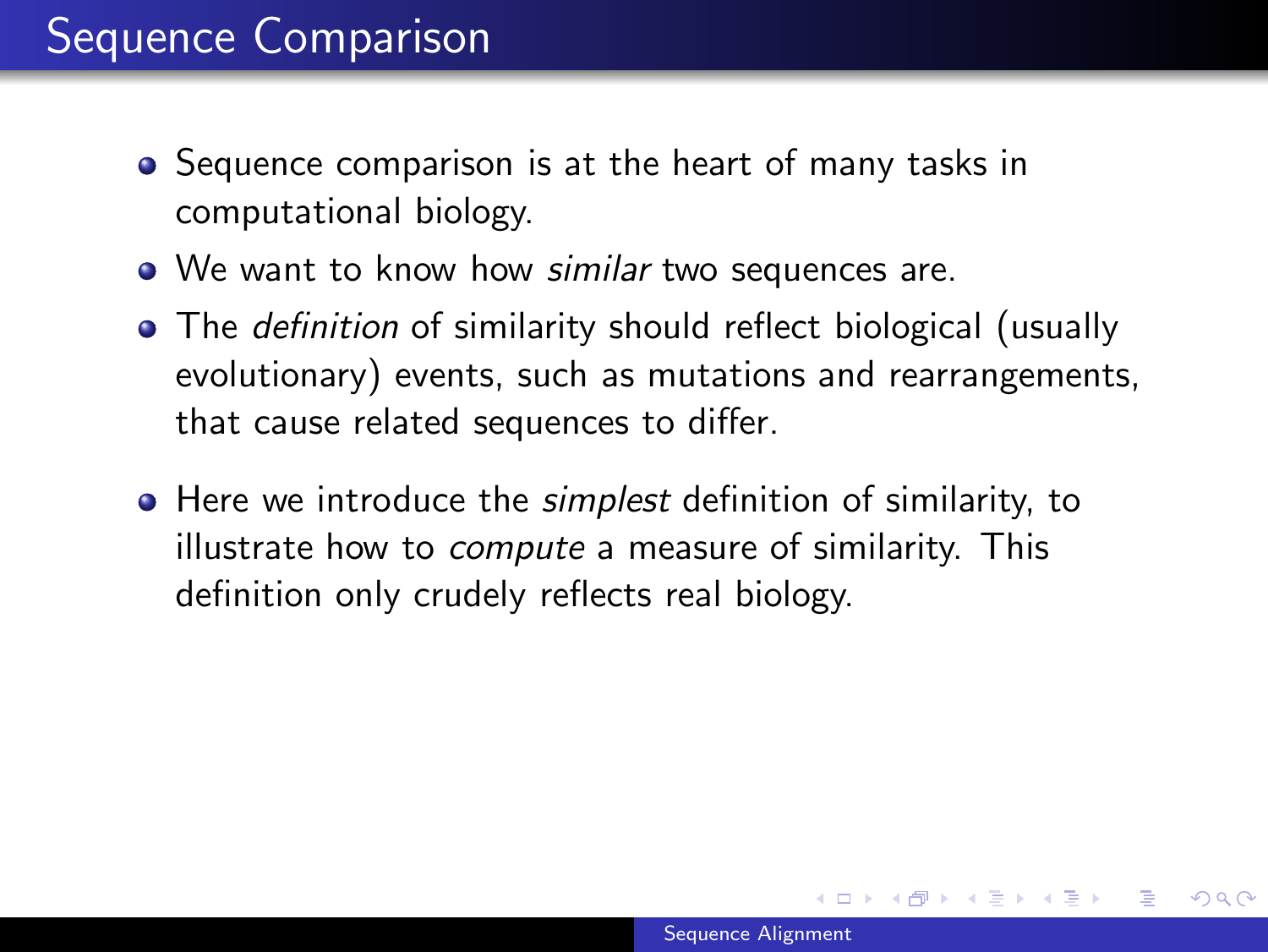- **•** Sequence comparison is at the heart of many tasks in computational biology.
- We want to know how similar two sequences are.
- The *definition* of similarity should reflect biological (usually evolutionary) events, such as mutations and rearrangements, that cause related sequences to differ.
- **•** Here we introduce the *simplest* definition of similarity, to illustrate how to compute a measure of similarity. This definition only crudely reflects real biology.
- The computational technique extends to more complex and realistic biological definitions of similarity.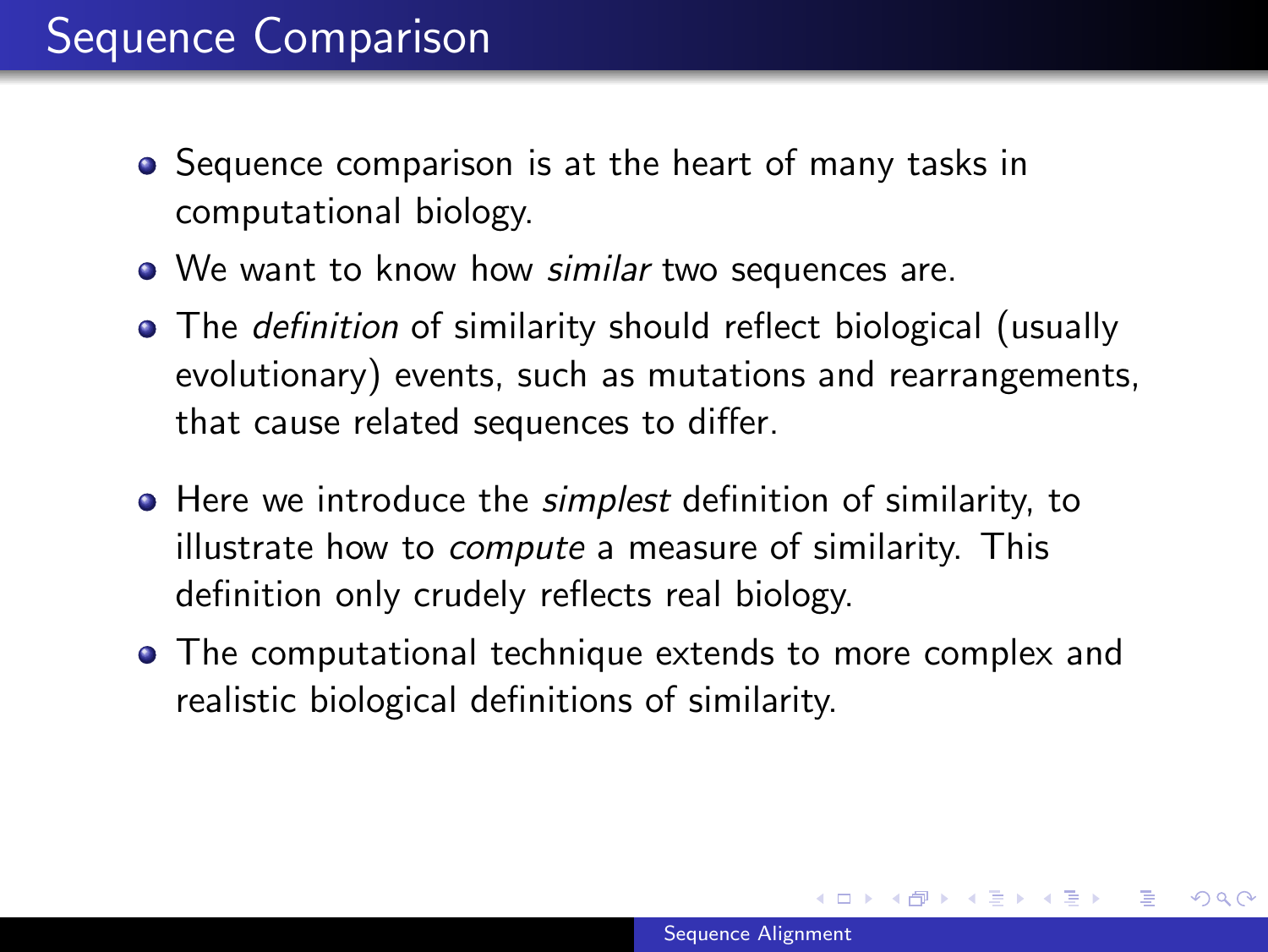#### Sequence Alignment

Definition: Given two sequences  $S_1$  and  $S_2$ , an *alignment* of  $S_1$  and  $S<sub>2</sub>$  is obtained by inserting spaces into, or before or after the ends of,  $S_1$  and  $S_2$ , so that the resulting two strings  $S_1^\prime$  $S'_1$  and  $S'_2$  $\frac{7}{2}$  have the same number of characters (a space is considered a character).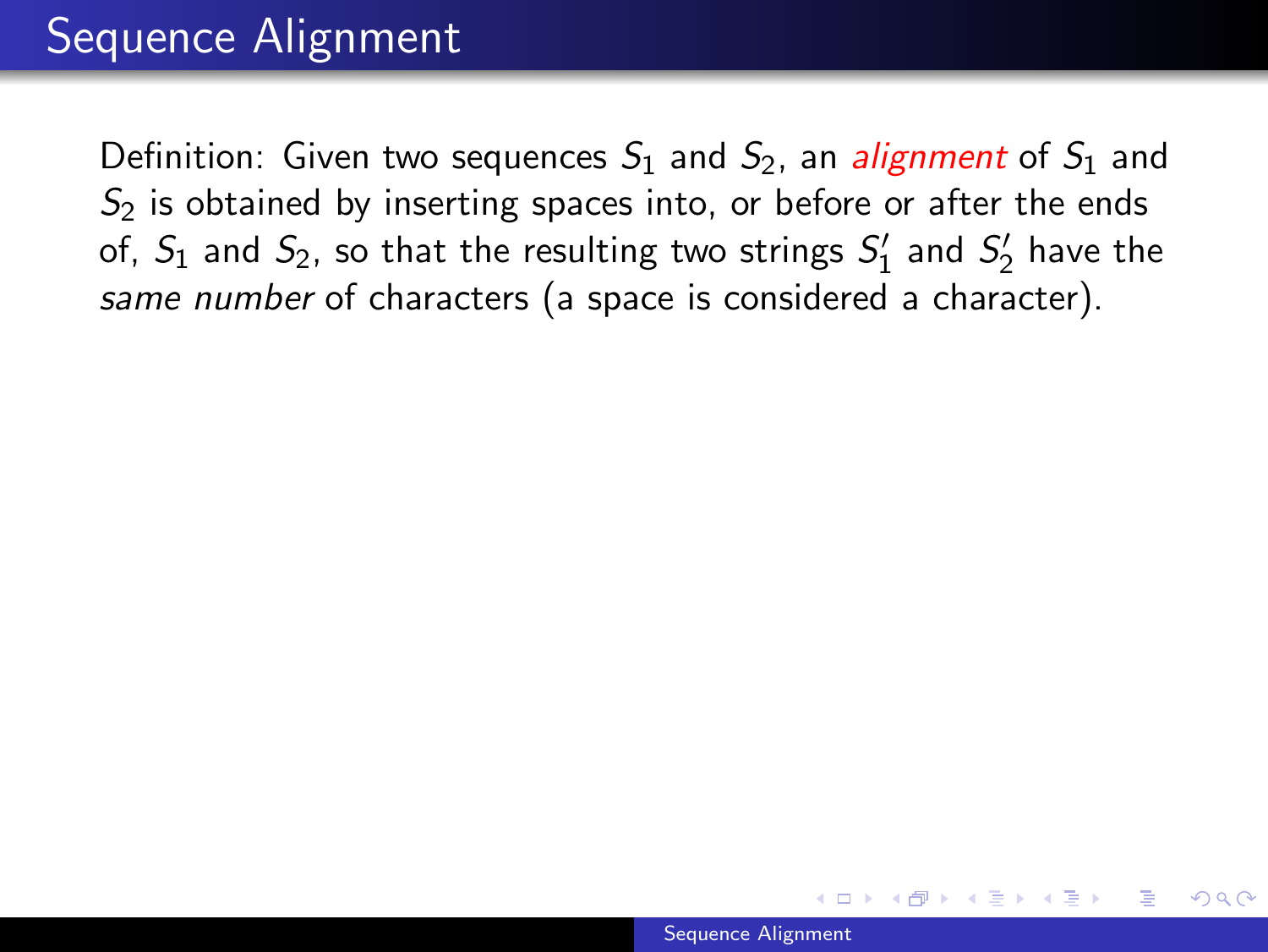Definition: Given two sequences  $S_1$  and  $S_2$ , an *alignment* of  $S_1$  and  $S<sub>2</sub>$  is obtained by inserting spaces into, or before or after the ends of,  $S_1$  and  $S_2$ , so that the resulting two strings  $S_1^\prime$  $S'_1$  and  $S'_2$  $\frac{7}{2}$  have the same number of characters (a space is considered a character). Example:

 $S_1$  =TACTAGGCATGAC  $S<sub>2</sub> = ACAGGTCAGTC$ 

 $S_1'$  =TACTAGG-CATGAC  $S_2$ <sup>'</sup> = -AC-AGGTCA-GTC

An alignment of  $S_1$ ,  $S_2$  imposes well-defined positions, and some aligned pairs of characters from  $S_1$ ,  $S_2$ .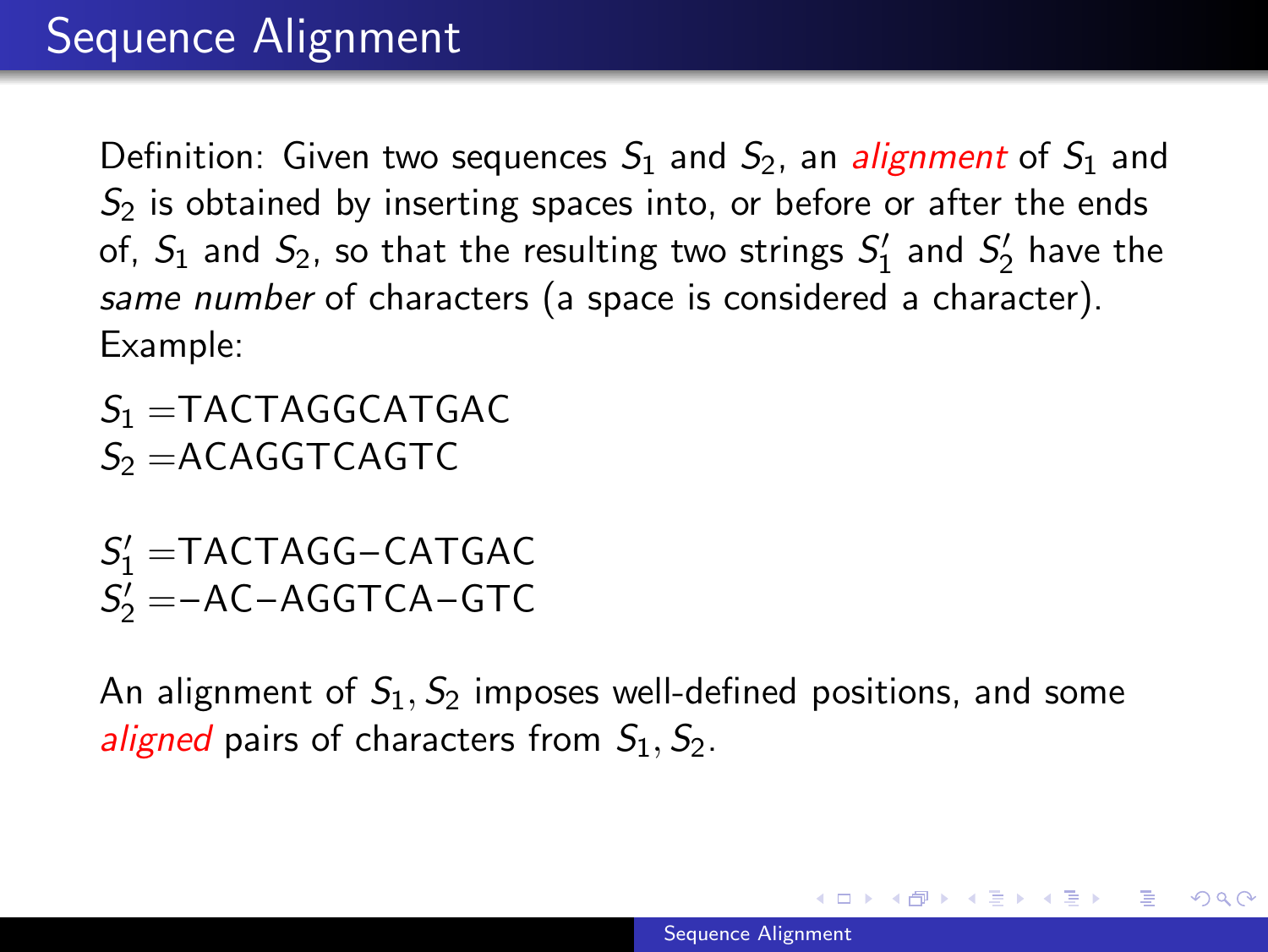Definition: Given two sequences  $S_1$  and  $S_2$ , an *alignment* of  $S_1$  and  $S<sub>2</sub>$  is obtained by inserting spaces into, or before or after the ends of,  $S_1$  and  $S_2$ , so that the resulting two strings  $S_1^\prime$  $S'_1$  and  $S'_2$  $\frac{7}{2}$  have the same number of characters (a space is considered a character). Example:

 $S_1$  =TACTAGGCATGAC  $S<sub>2</sub> = ACAGGTCAGTC$ 

 $S_1'$  =TACTAGG-CATGAC  $S_2$ <sup>'</sup> = -AC-AGGTCA-GTC

An alignment of  $S_1, S_2$  imposes well-defined positions, and some *aligned* pairs of characters from  $S_1$ ,  $S_2$ . In this example, there are ten aligned pairs of characters from  $S_1, S_2$ . Nine of those pairs consist of identical characters.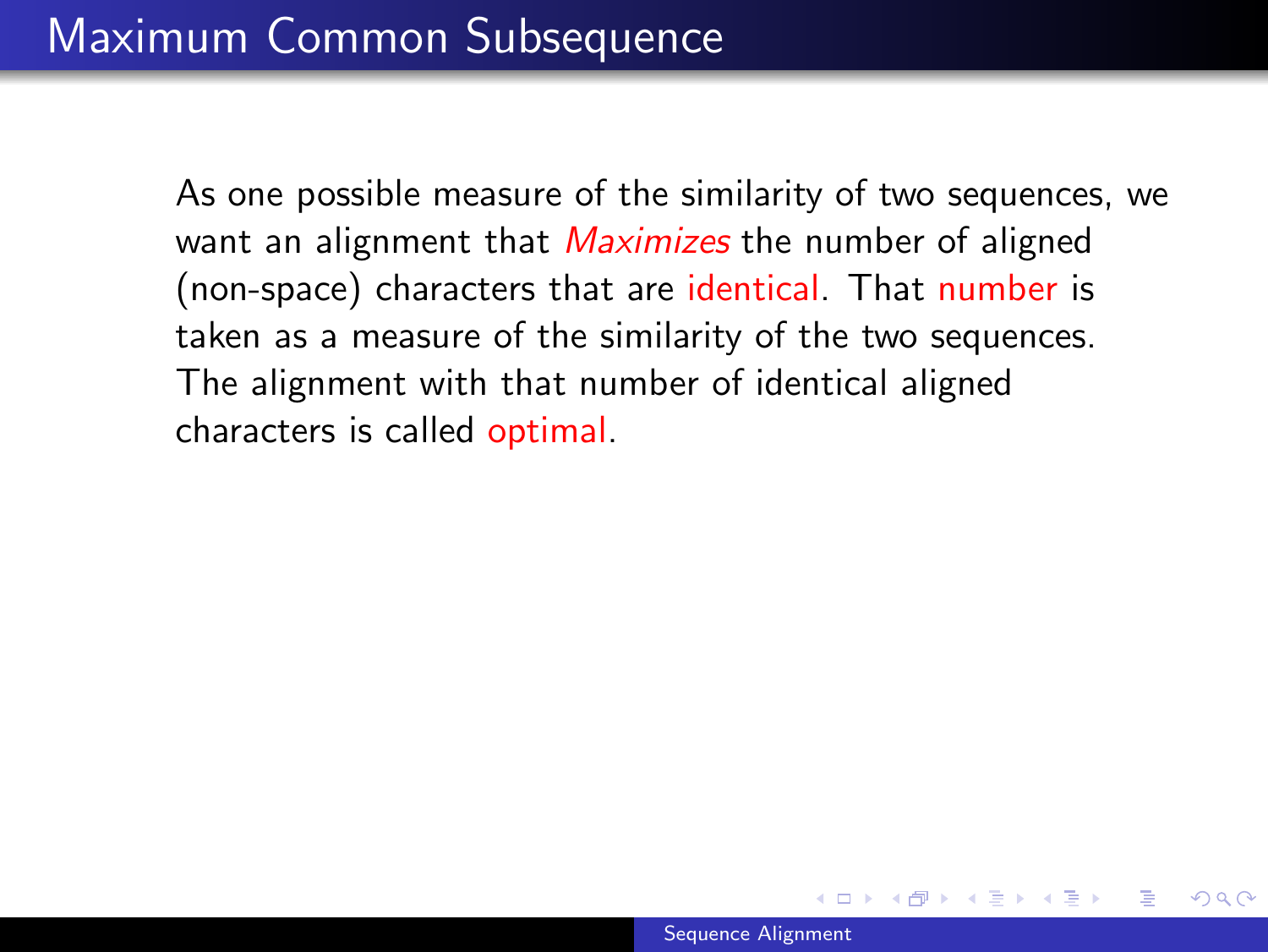This is a simple, very crude, model of the biological similarity of two sequences. A richer model would better reflect the evolutionary history causing the divergence of the sequences.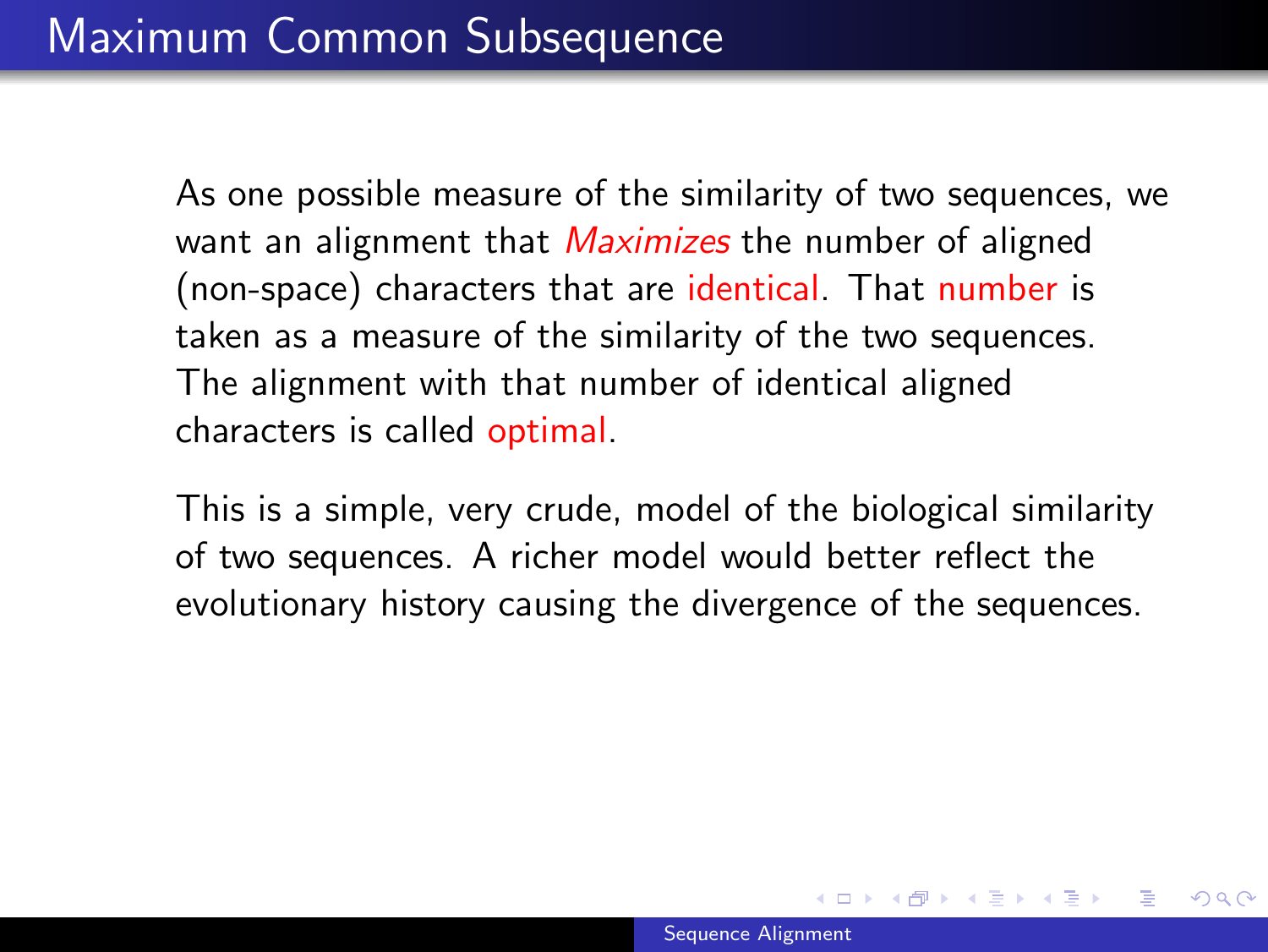This is a simple, very crude, model of the biological similarity of two sequences. A richer model would better reflect the evolutionary history causing the divergence of the sequences.

How can an optimal alignment be computed efficiently?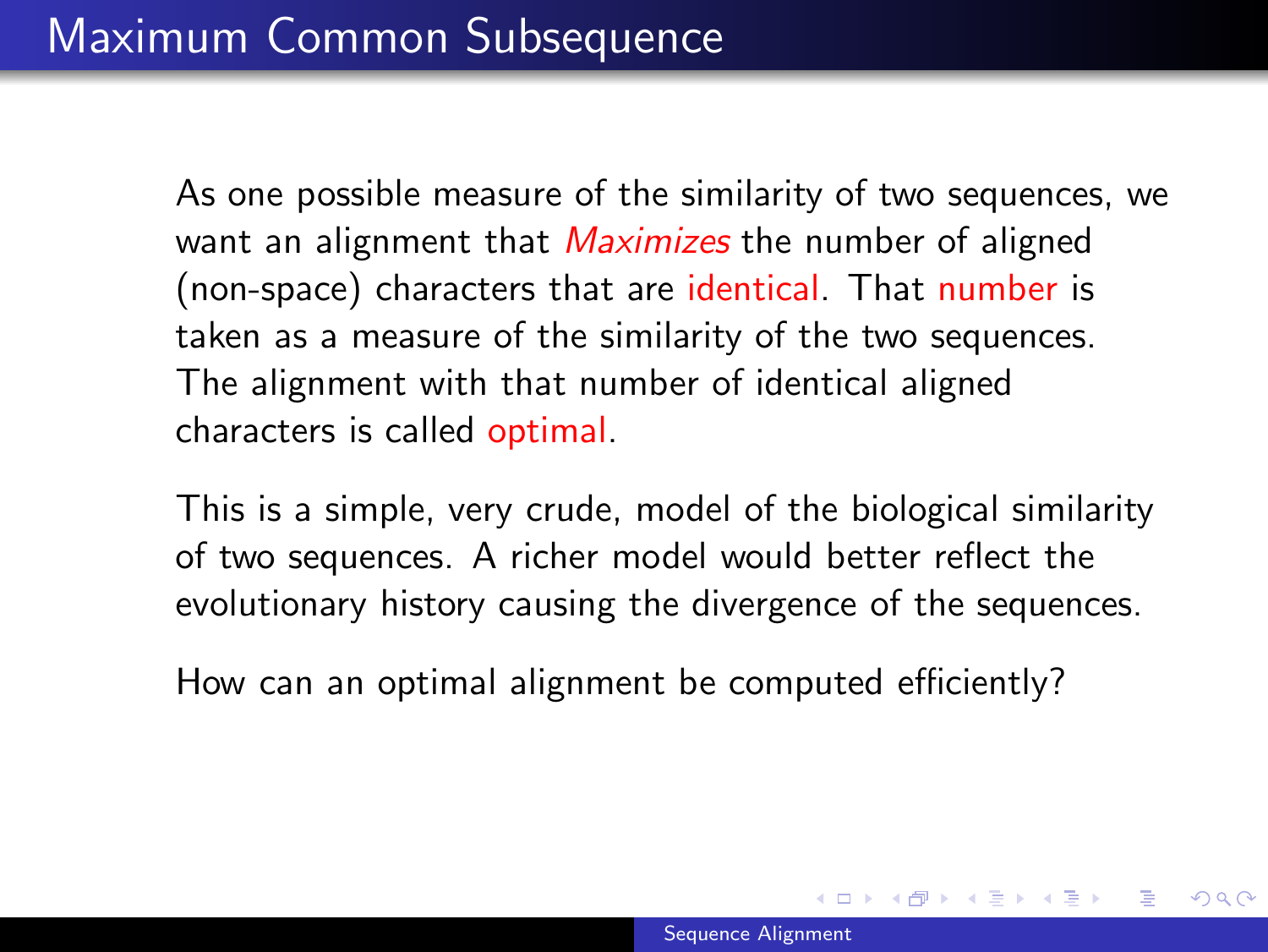This is a simple, very crude, model of the biological similarity of two sequences. A richer model would better reflect the evolutionary history causing the divergence of the sequences.

How can an optimal alignment be computed efficiently? Is an exhaustive examination of all possible alignments practical? How many alignments are there?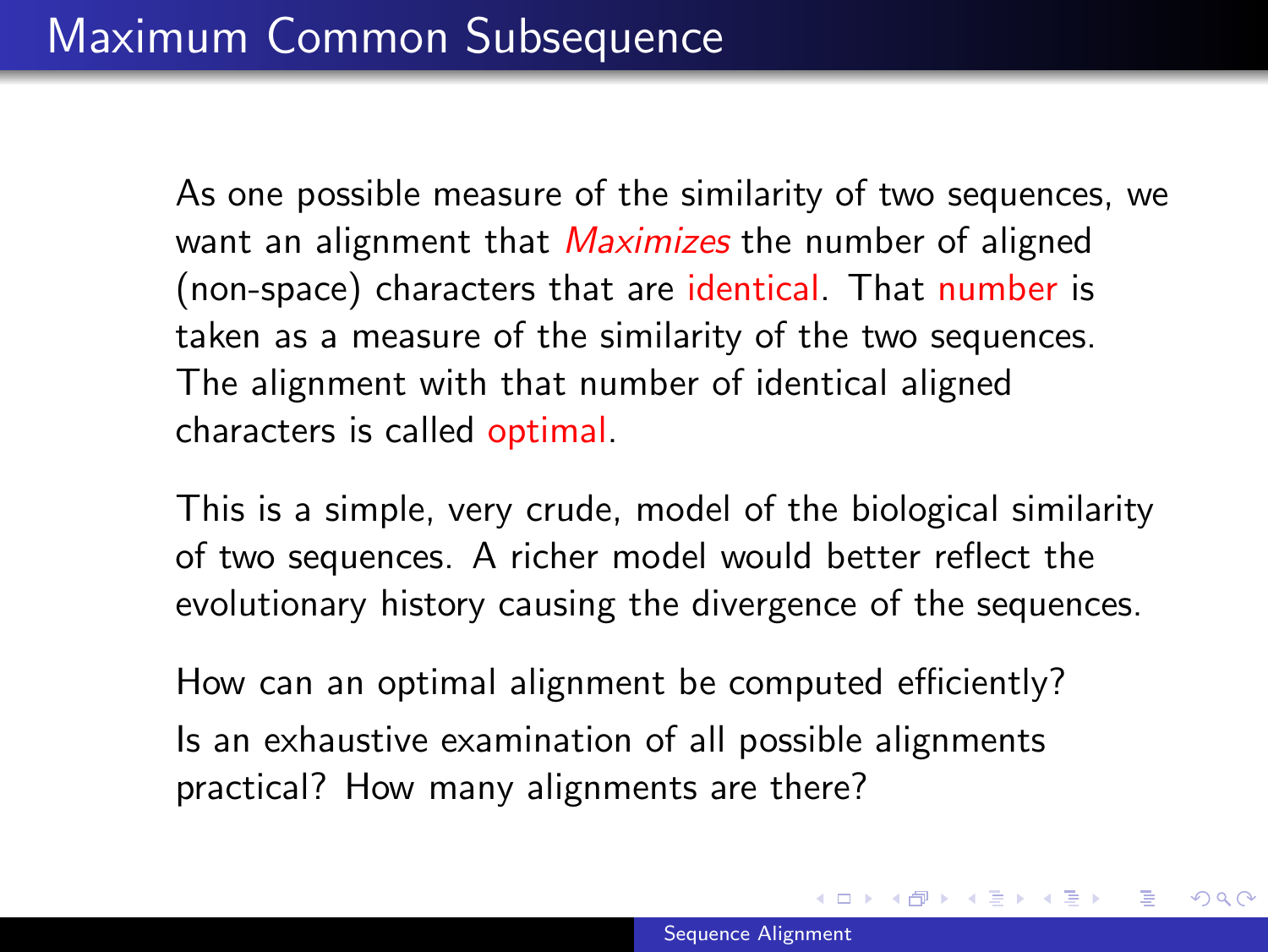Assume that we can enumerate and examine one Billion alignments per second. Then the time required would be:

| seq. length | no. alignments      | secs       | vears      | ages of universe |
|-------------|---------------------|------------|------------|------------------|
| 30          | $10^{22}$           | $10^{13}$  | 10°        |                  |
| 50          | $1.5\times10^{37}$  | $10^{28}$  | $10^{19}$  | $10^{9}$         |
| 100         | $2\times10^{75}$    | $10^{66}$  | $10^{59}$  | $10^{50}$        |
| 200         | $5\times10^{150}$   | $10^{141}$ | $10^{137}$ | $10^{127}$       |
| 300         | $1.5\times10^{228}$ | $10^{219}$ | $10^{213}$ | $10^{203}$       |

Clearly, exhaustive examination of all possible alignments is not practical, even for sequences of length 30. And, sometimes we want to align sequences that are vastly larger.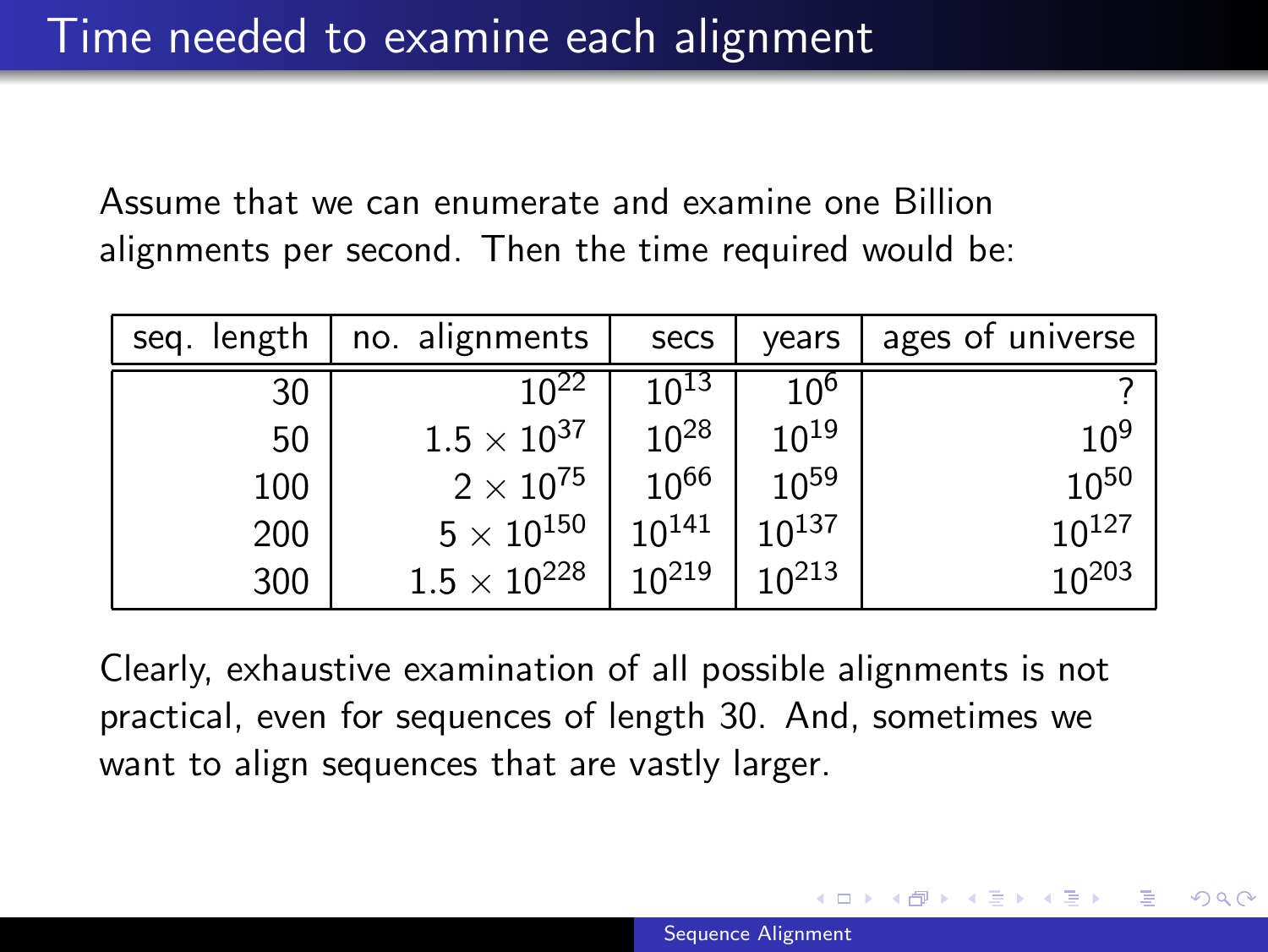Recursive thinking requires that we describe the problem we want to solve in terms of smaller instances of the same problem. To do that, we first need the right notation.

For a string S, we define  $S(k)$  as the character at position k of S, and  $S[1..k]$  as the prefix of S consisting of the first k characters of S.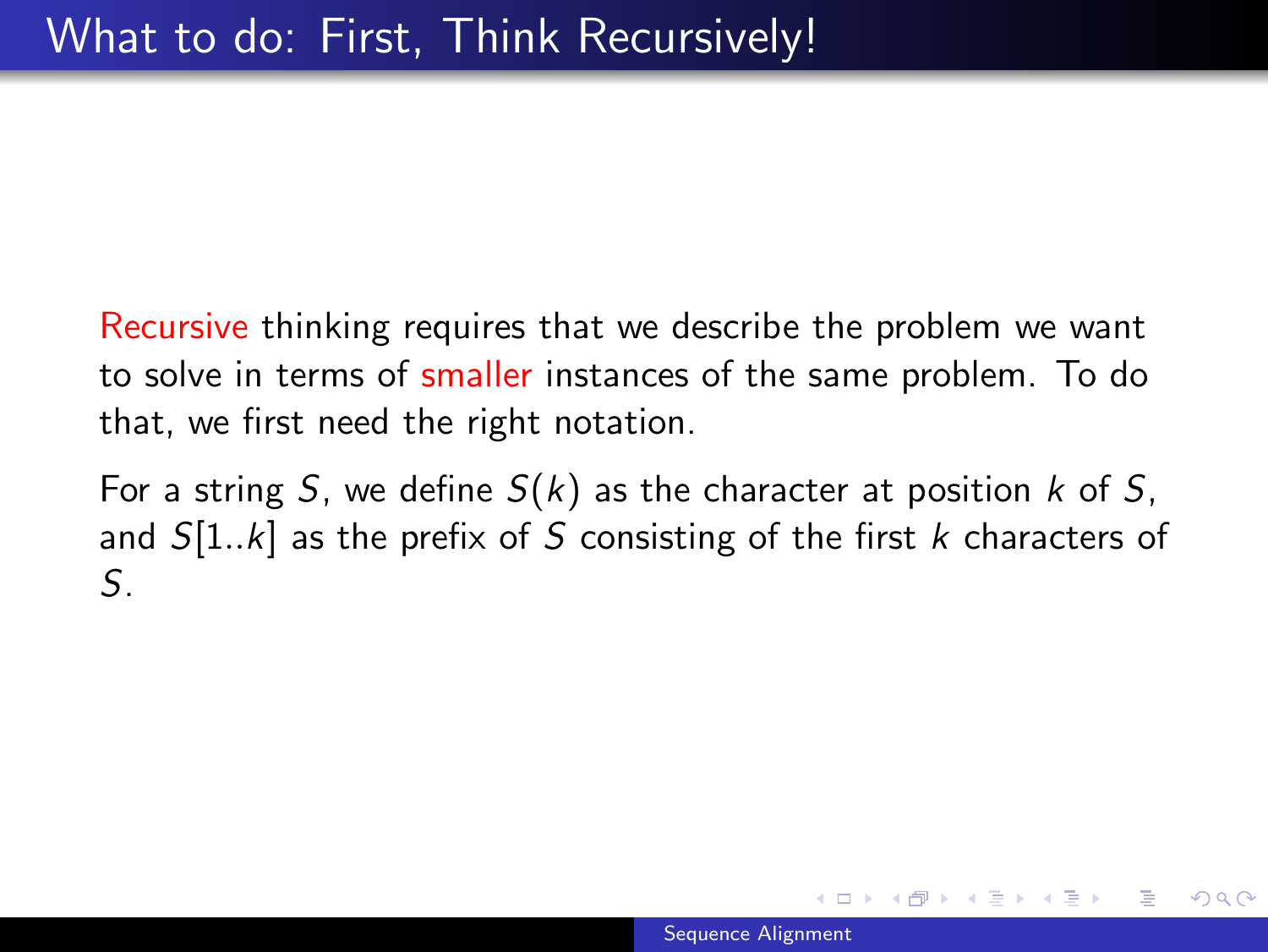We define  $V(i, j)$  to be the maximum number of *identical* aligned characters in any alignment of substrings  $S_1[1..i]$  and  $S_2[1..j]$ . Schematically:

 $S_1[1..i]$  - - - - - - - - - - - - - i  $S_2[1..j]$  - - - - - - - - - - - - - - - j

Ultimately, want to compute  $V(n, m)$ , where n and m are the lengths of  $S_1$  and  $S_2$ .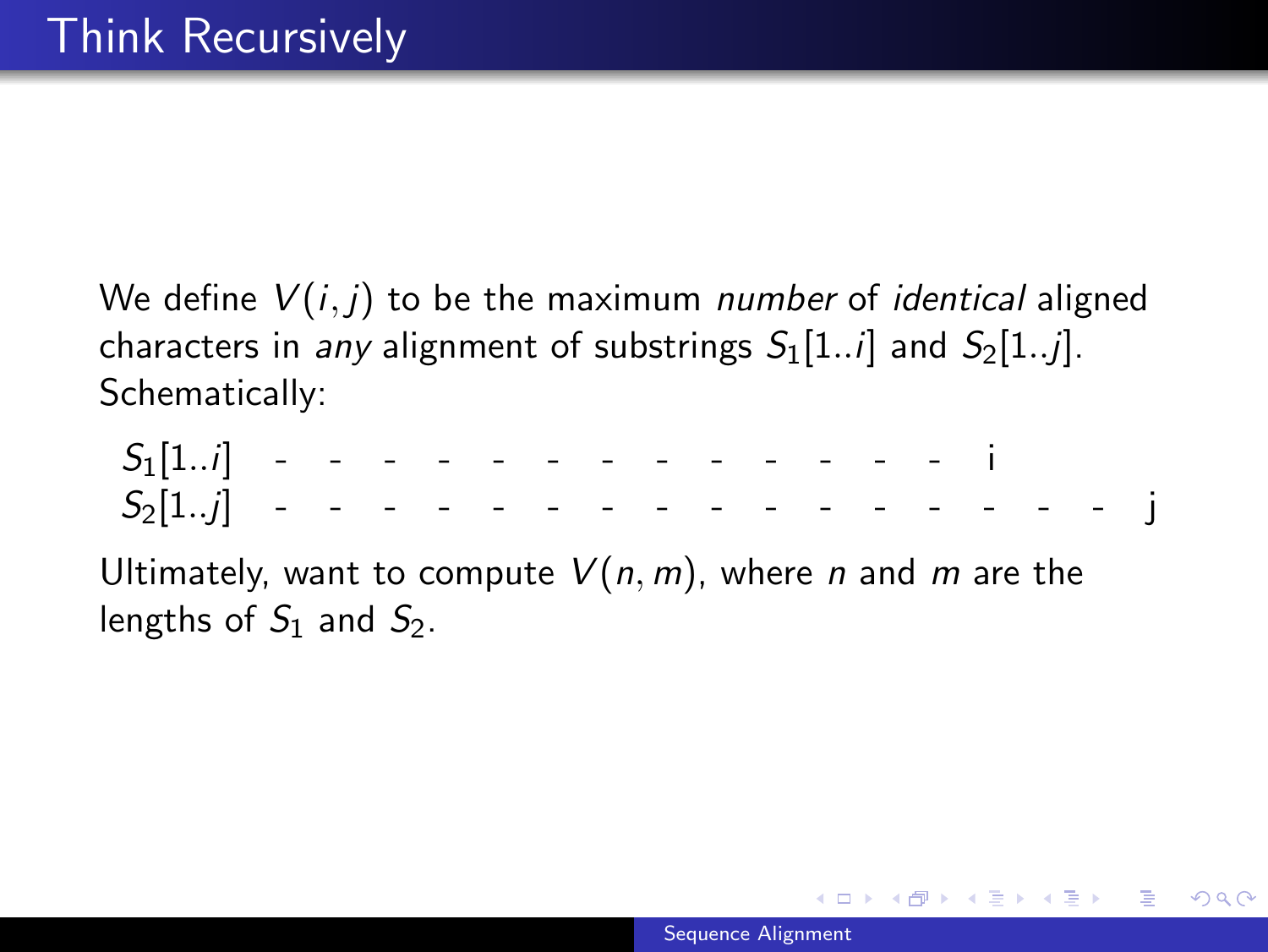To think about  $V(i, j)$  recursively, we focus on the characters i of  $S_1$  and *j* of  $S_2$  and ask where these characters appear in the optimal alignment A of  $S_1[1..i]$  and  $S_2[1..i]$ . There are three cases:

- Case 1: Characters  $S_1(i)$ ,  $S_2(i)$  align to each other in A.
- Case 2:  $S_1(i)$  appears to the left of  $S_2(i)$  in A.
- Case 3:  $S_1(i)$  appears to the right of  $S_2(i)$  in A.

You should convince yourselves that these three cases cover all the possibilities.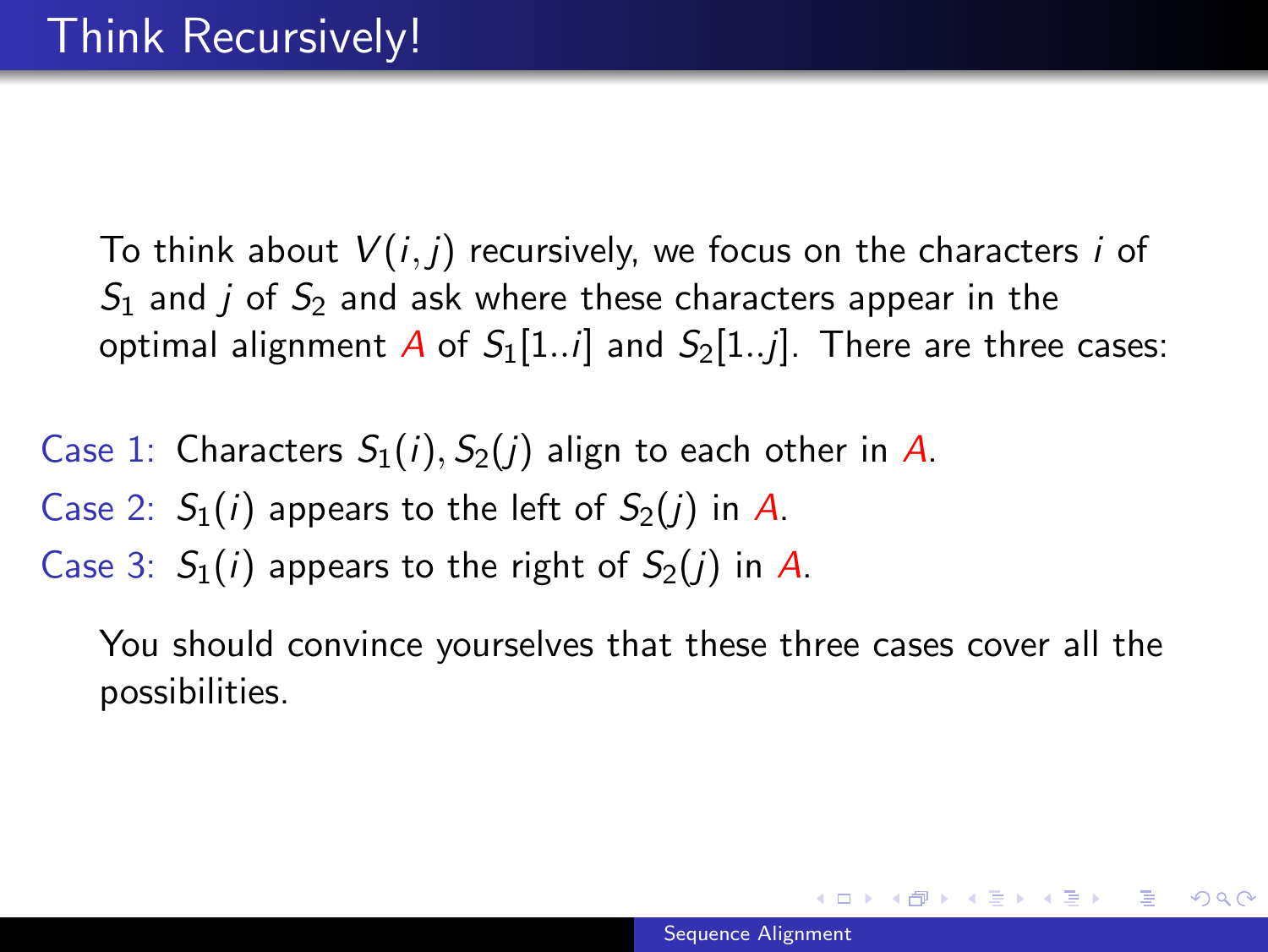When character  $S_1(i)$  aligns with  $S_2(i)$ 

 $S_1[1..i]$  - - - - - - - - - - - - - - - i  $S_2[1,j]$  - - - - - - - - - - - - - - - - i

Either characters  $S(i)$  and  $S(j)$  are identical or not.

If  $S(i)$  and  $S(j)$  are identical, then

 $V(i, j) = 1+$ ??

∢ @ ▶ - ∢ @ ▶ - ∢ @ ▶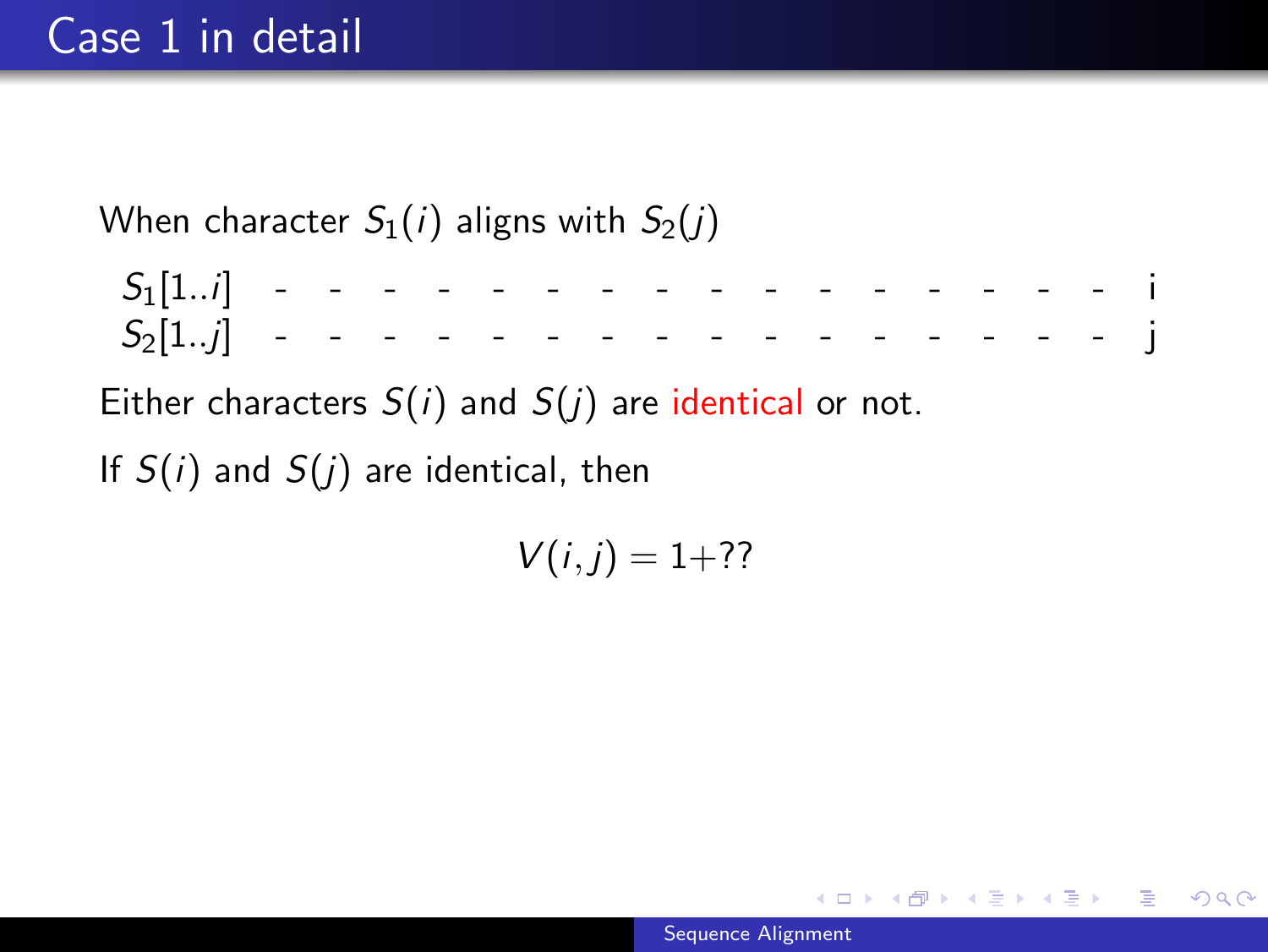When character  $S_1(i)$  aligns with  $S_2(i)$ 

 $S_1[1..i]$  - - - - - - - - - - - - - - - - i  $S_2[1..j]$  - - - - - - - - - - - - - - - - i

Either characters  $S(i)$  and  $S(j)$  are identical or not.

If  $S(i)$  and  $S(j)$  are identical, then

 $V(i, j) = 1+$ ??

Comment: Here I wait for classroom participation - Hope for the baroque, "over-answered" reply

メ御 ドメ ヨ ドメ ヨ ドー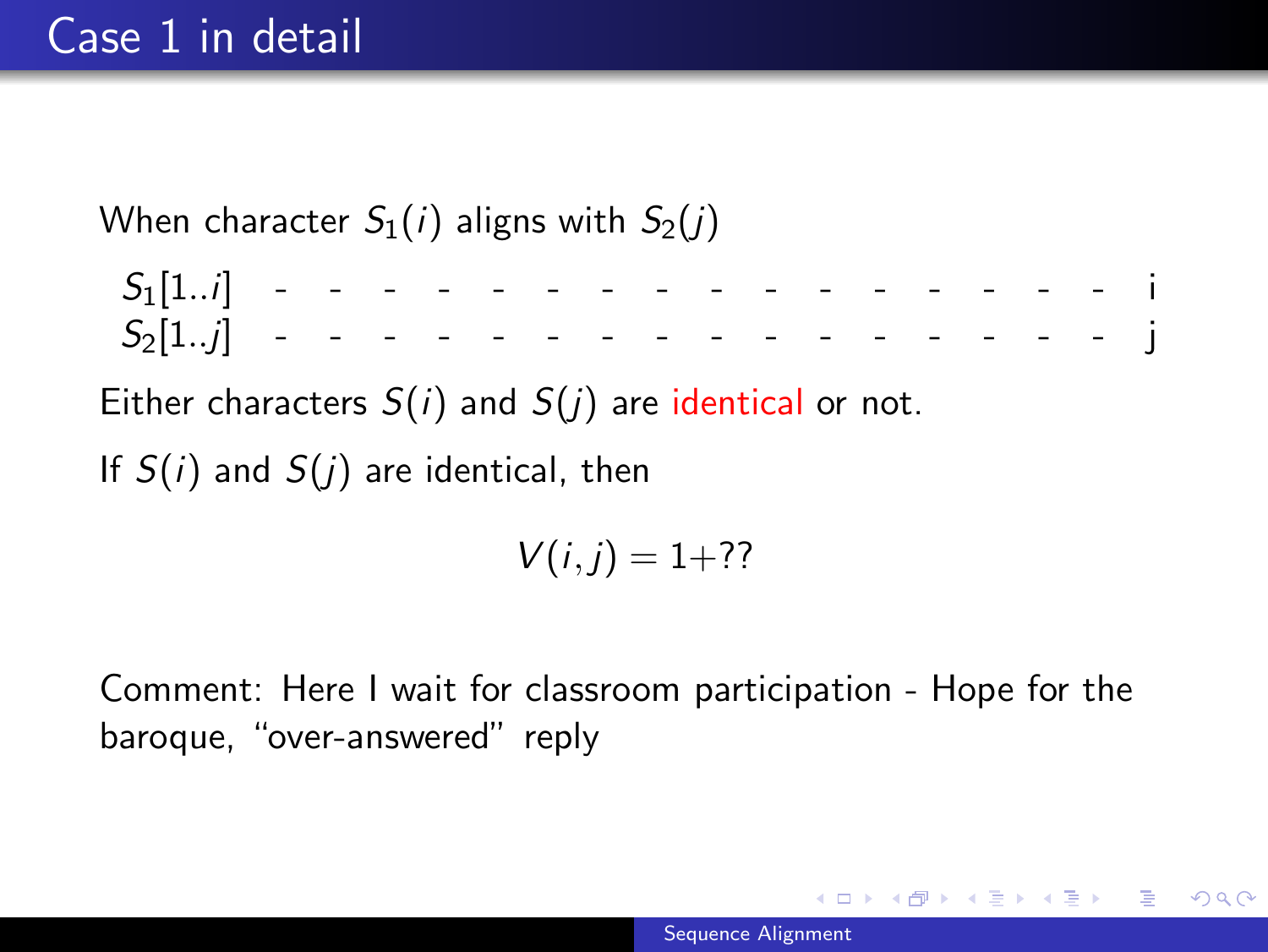The point I want to emphasize is that we (the recursion designer) don't know how much will be added. That will be determined at execution time by the computer. But we know how to name what will be added.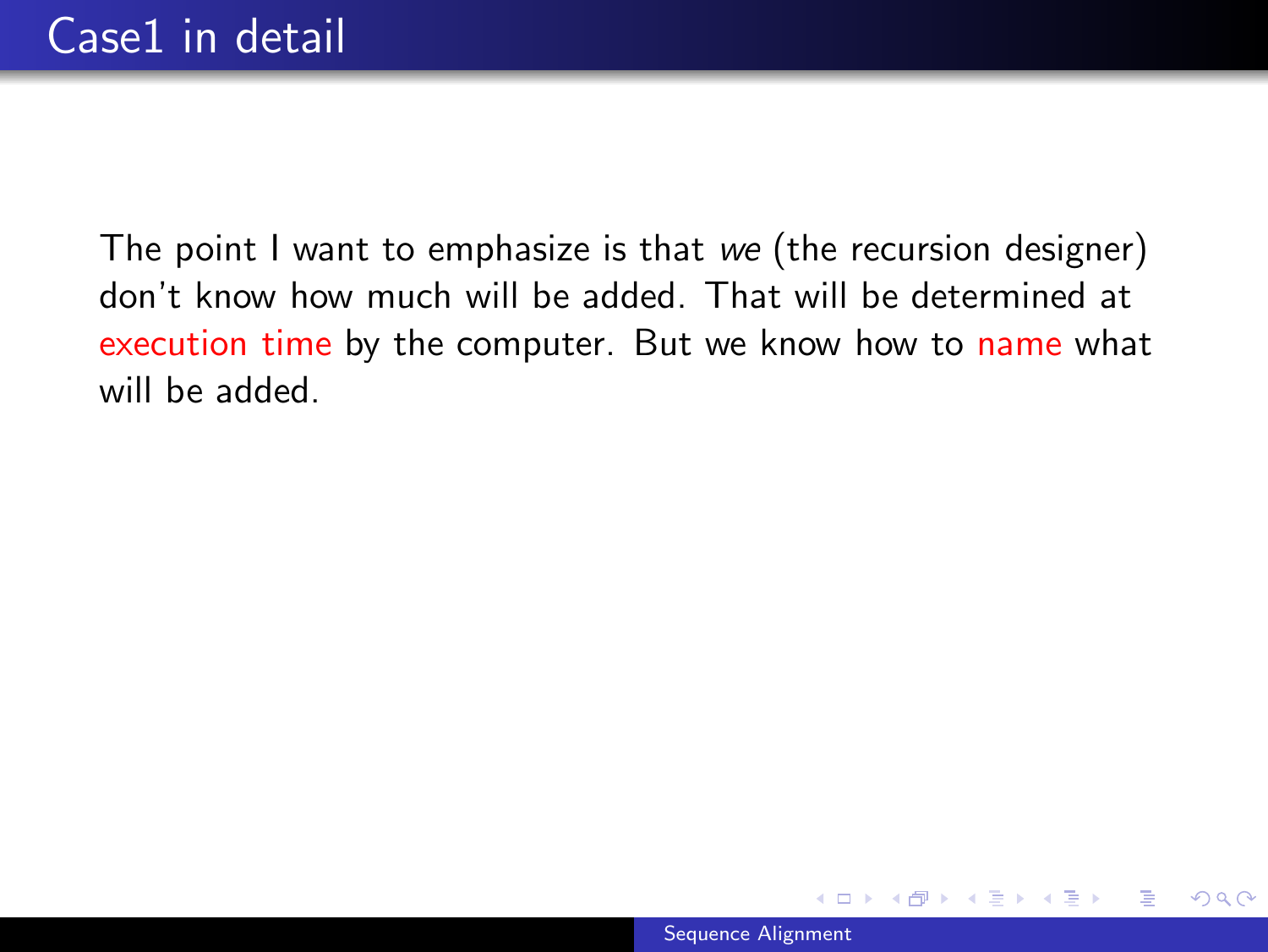The point I want to emphasize is that we (the recursion designer) don't know how much will be added. That will be determined at execution time by the computer. But we know how to name what will be added. It is named

 $V(i-1, j-1)$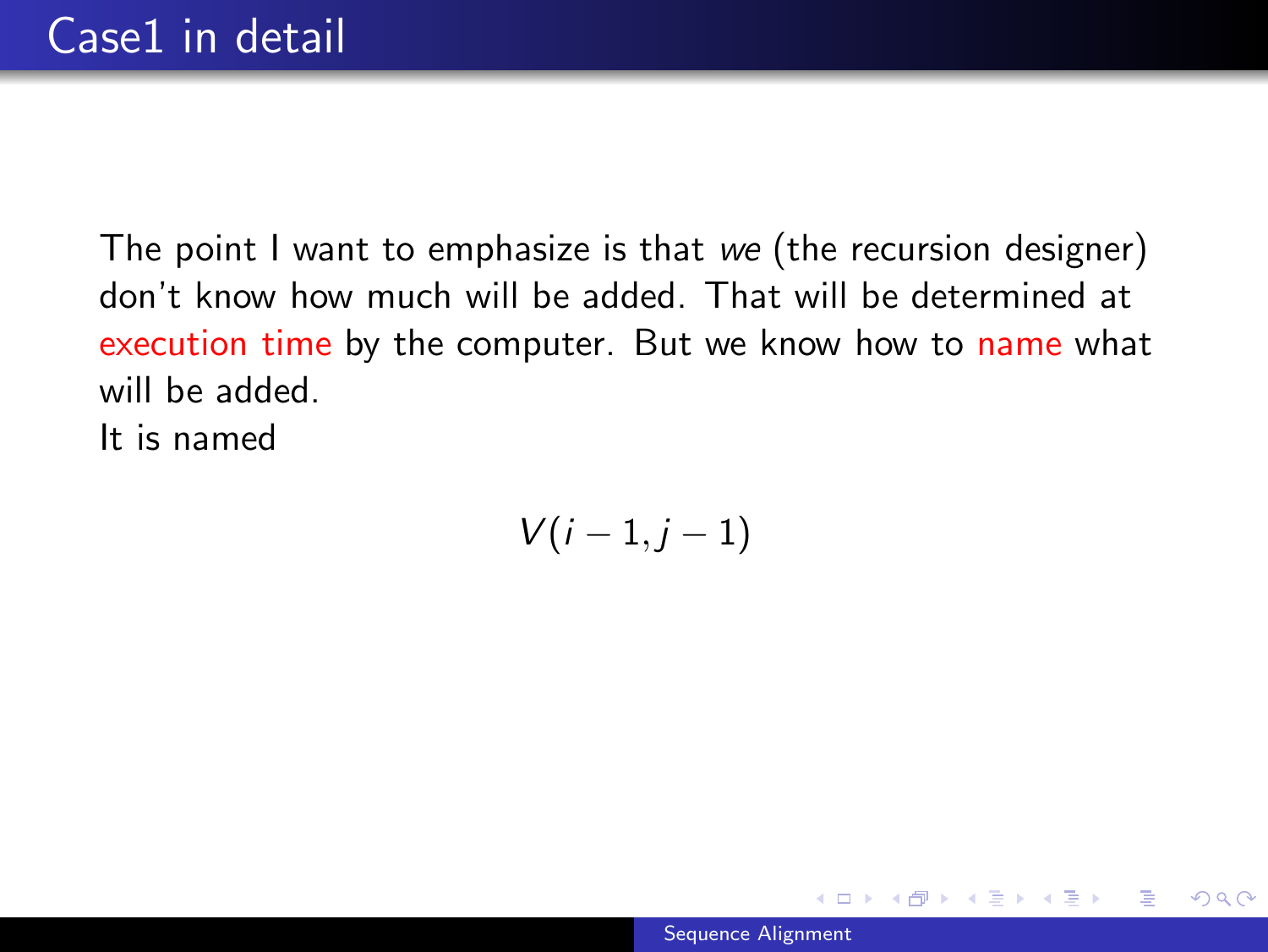The point I want to emphasize is that we (the recursion designer) don't know how much will be added. That will be determined at execution time by the computer. But we know how to name what will be added. It is named

$$
V(i-1,j-1)
$$

So

$$
V(i,j) = 1 + V(i-1,j-1) \text{ when } S_1(i) = S_2(j)
$$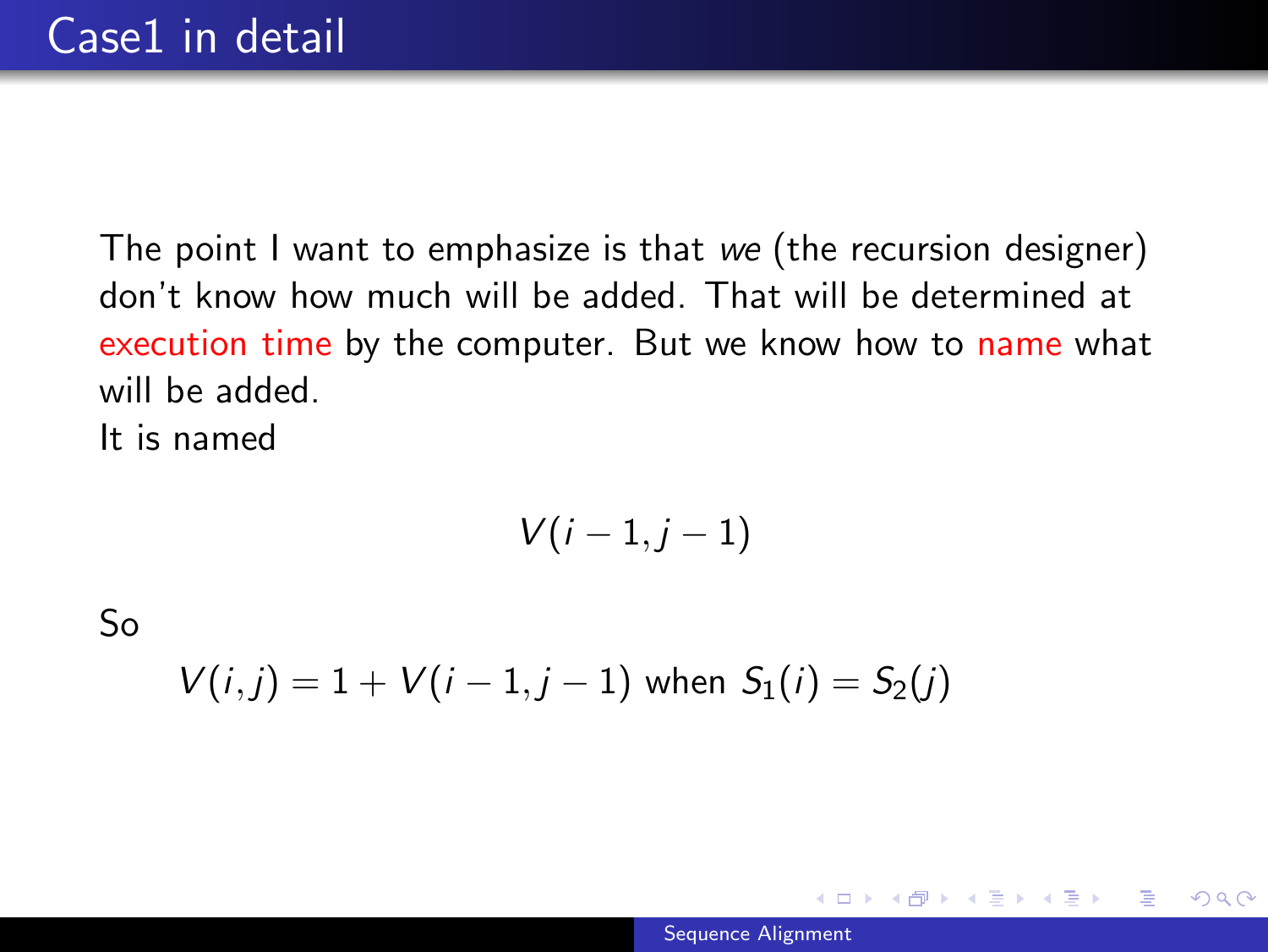#### If  $S_1(i)$  and  $S_2(j)$  align to each other, but are not identical, then

 $V(i, j) = ??$ 

[Sequence Alignment](#page-0-0)

 $299$ 

∢@ ▶ ∢ 동 ▶ ∢ 동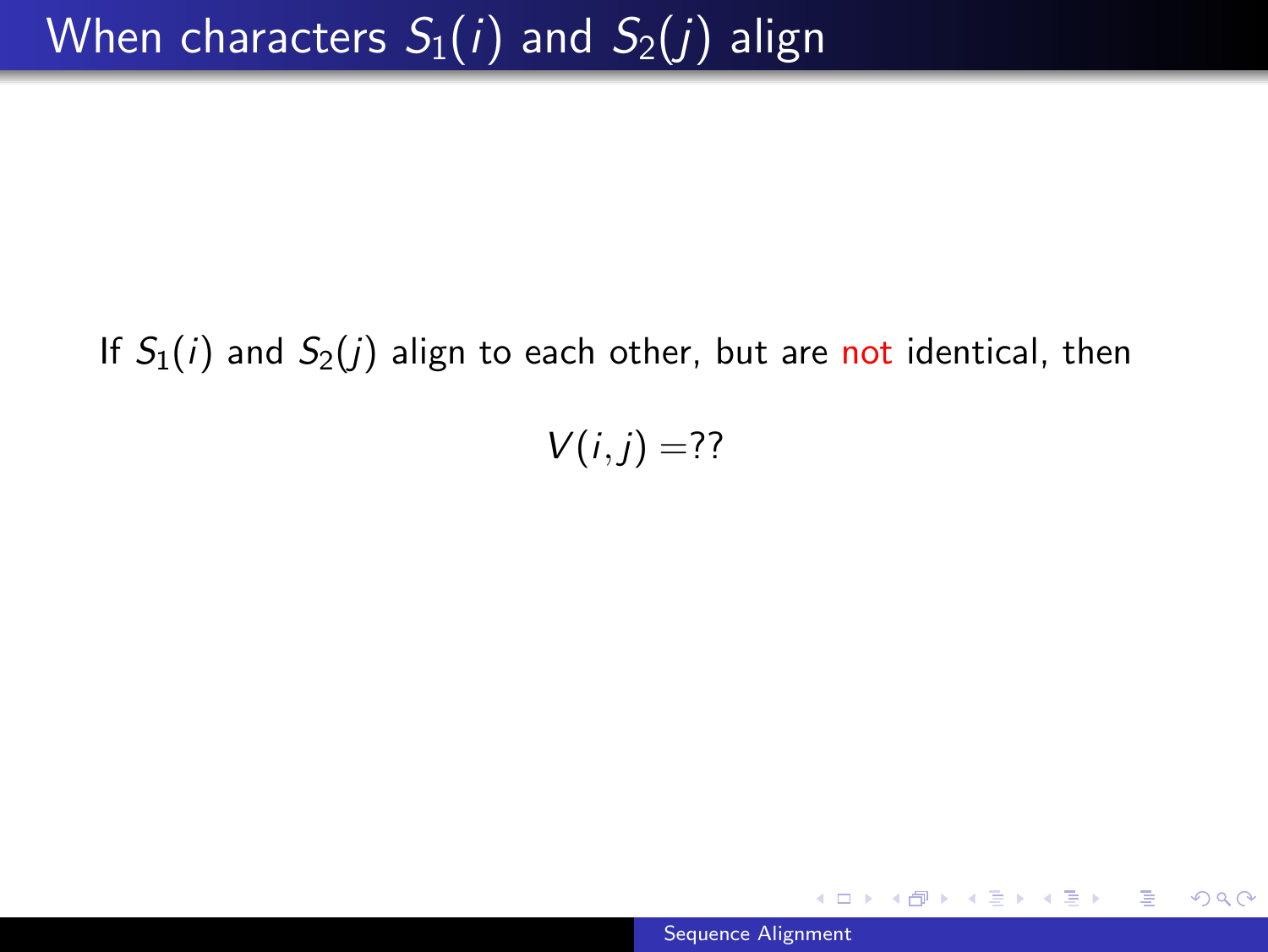If  $S_1(i)$  and  $S_2(j)$  align to each other, but are not identical, then

 $V(i, j) = ??$ 

 $V(i, j) = V(i - 1, j - 1)$  when  $S_1(i) \neq S_2(j)$ 

∢ @ ▶ → 君 ▶ → 君 ▶ ...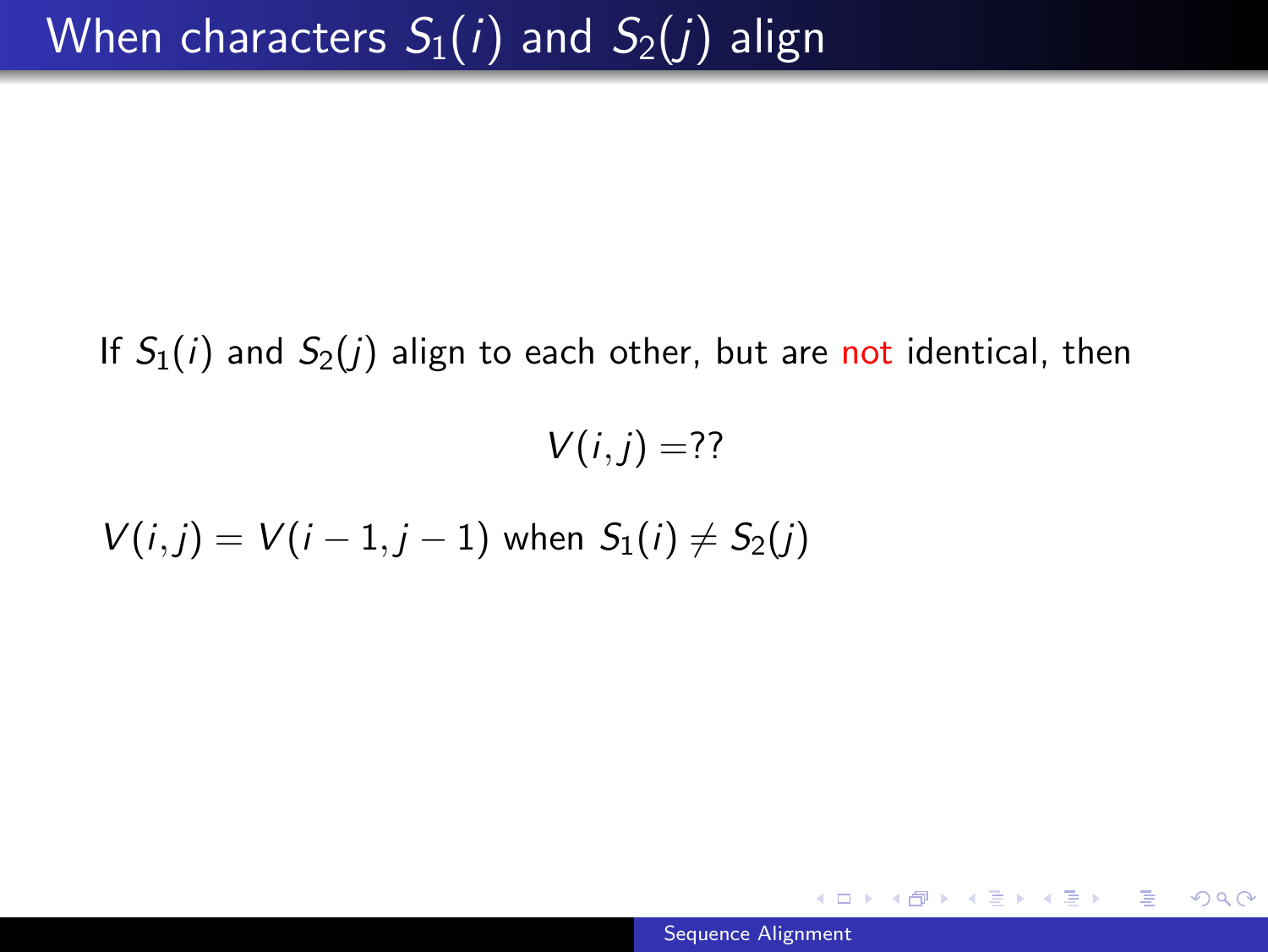Recap: When character  $S_1(i)$  aligns with  $S_2(j)$ Then:

$$
V(i, j) = 1 + V(i - 1, j - 1) \text{ if } S_1(i) = S_2(j)
$$
  
and  

$$
V(i, j) = V(i - 1, j - 1) \text{ if } S_1(i) \neq S_2(j)
$$

←□

150 ▶ - ◆ 로

 $299$ 

目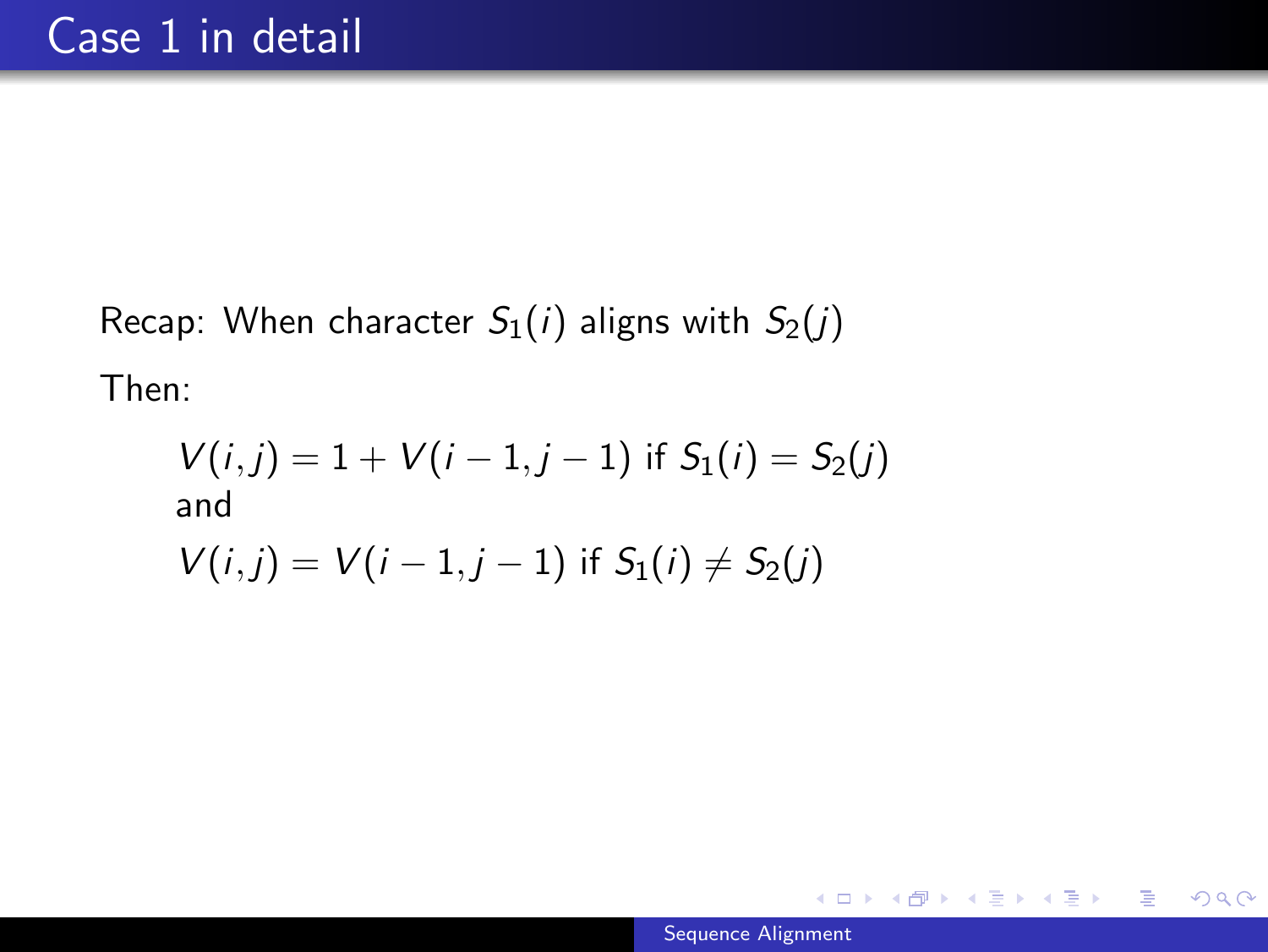When  $S_1(i)$  appears to the left of  $S_2(j)$ , then  $S_2(j)$  must appear opposite a space in  $A$ . In that case,

$$
V(i,j) = V(i,j-1).
$$

Symmetrically, when  $S_1(i)$  appears to the right of  $S_2(i)$ , then  $S_1(i)$ must appear opposite a space in  $A$ . In that case,

$$
V(i,j)=V(i-1,j).
$$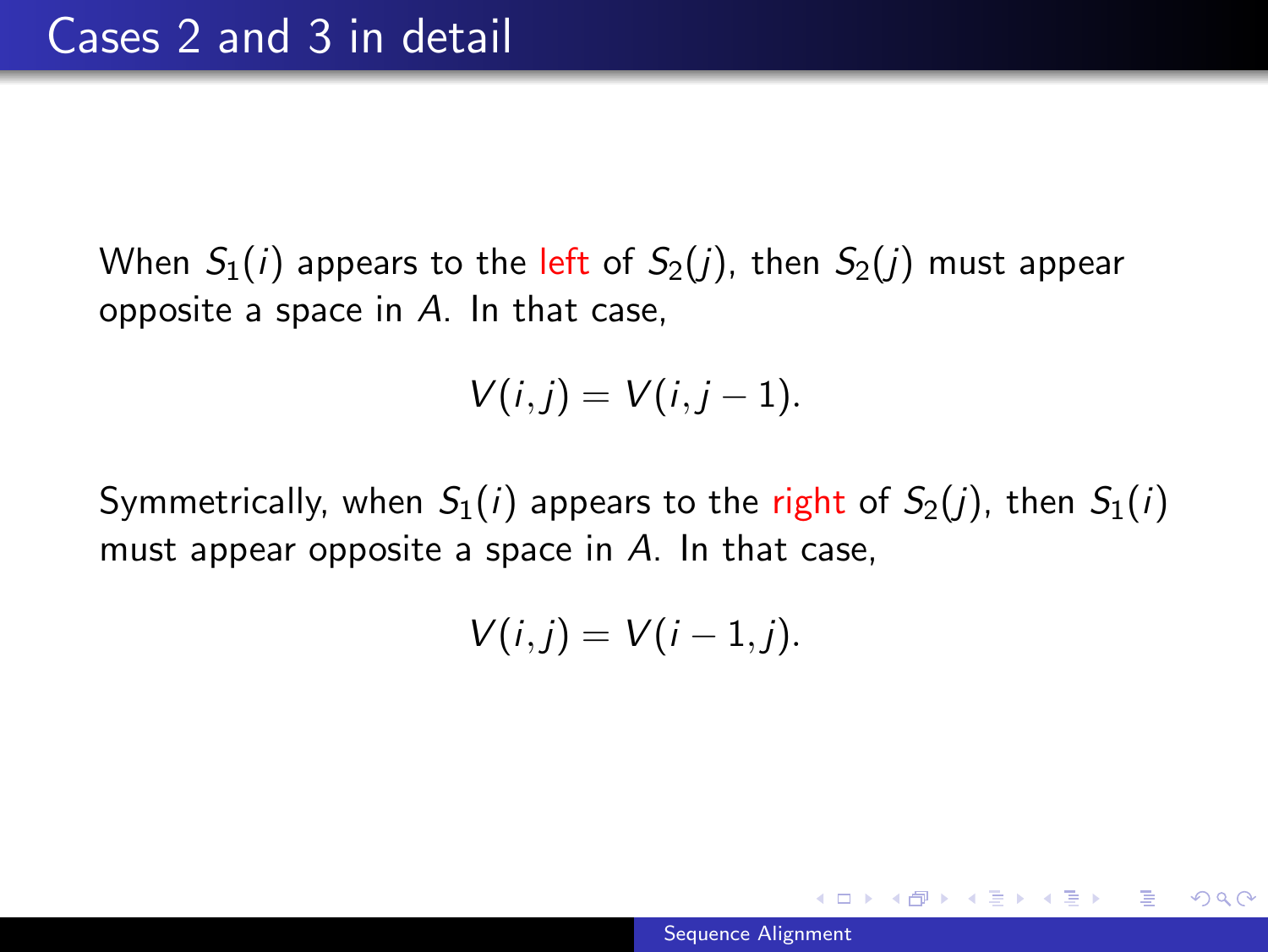Putting the three cases together, the general recurrences are

 $V(i, j)$  equals the Maximum of:

$$
1 + V(i - 1, j - 1) \text{ (if } S_1(i) = S_2(j))
$$
  
 
$$
V(i - 1, j - 1) \text{ (if } S_1(i) \neq S_2(j))
$$
  
 
$$
V(i, j - 1).
$$
  
 
$$
V(i - 1, j).
$$

◀ @ ▶ ◀ 듣 ▶ ◀ 듣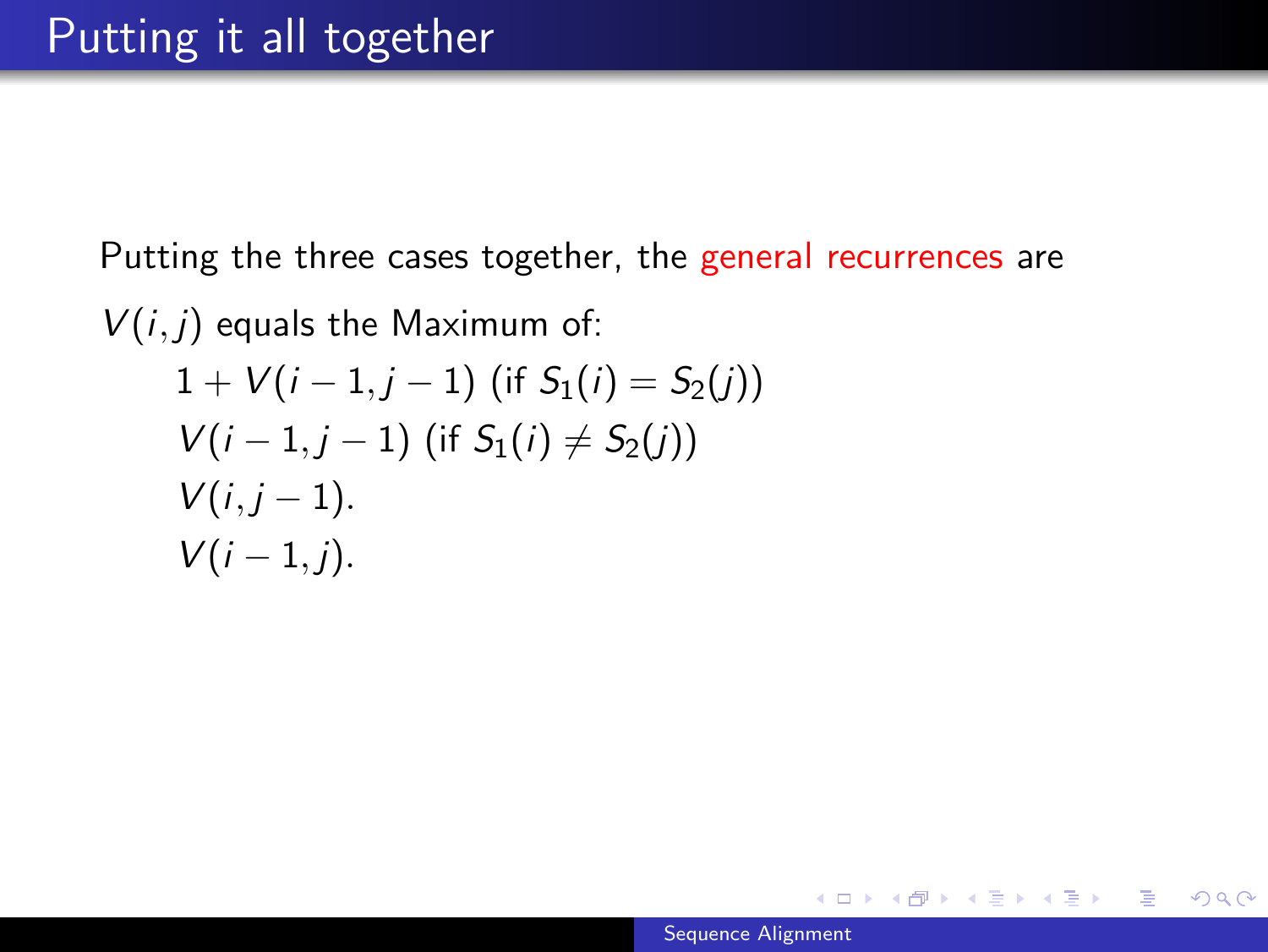Putting the three cases together, the general recurrences are

 $V(i, j)$  equals the Maximum of:

$$
1 + V(i - 1, j - 1) \text{ (if } S_1(i) = S_2(j))
$$
  
 
$$
V(i - 1, j - 1) \text{ (if } S_1(i) \neq S_2(j))
$$
  
 
$$
V(i, j - 1).
$$
  
 
$$
V(i - 1, j).
$$

We also need the Base Case:  $V(i, 0) = V(0, j) = 0$  for any *i* and *j*.

御と メミとメ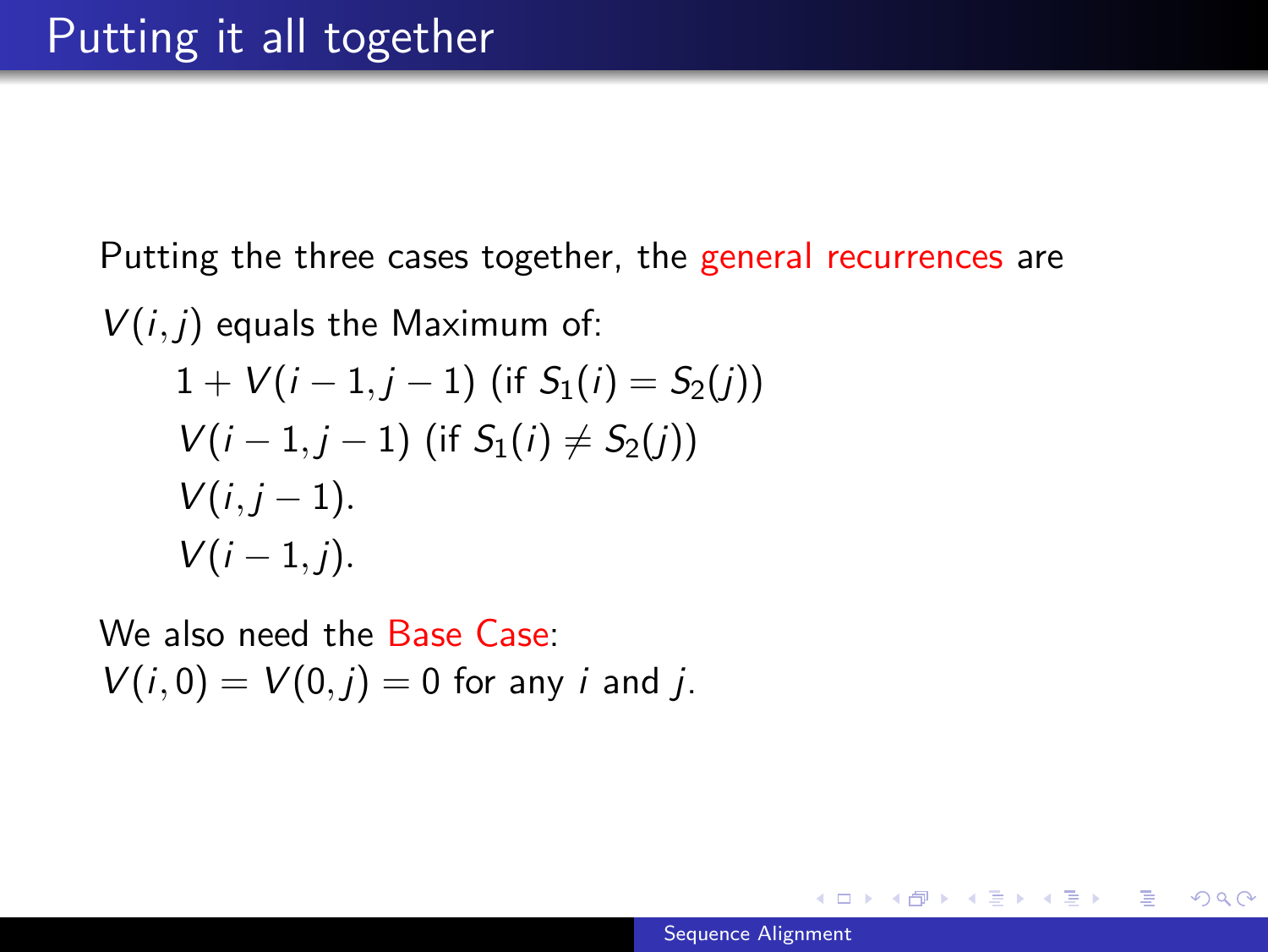At this point we have correct recurrences to express  $V(i, j)$  in terms of smaller problem instances, and we can easily encode the recurrences in a program. The program would start with a call to compute  $V(n, m)$ , which would then recursively compute smaller instances. But this top-down use of the recurrences would be very

inefficient, due to redundant recursive calls.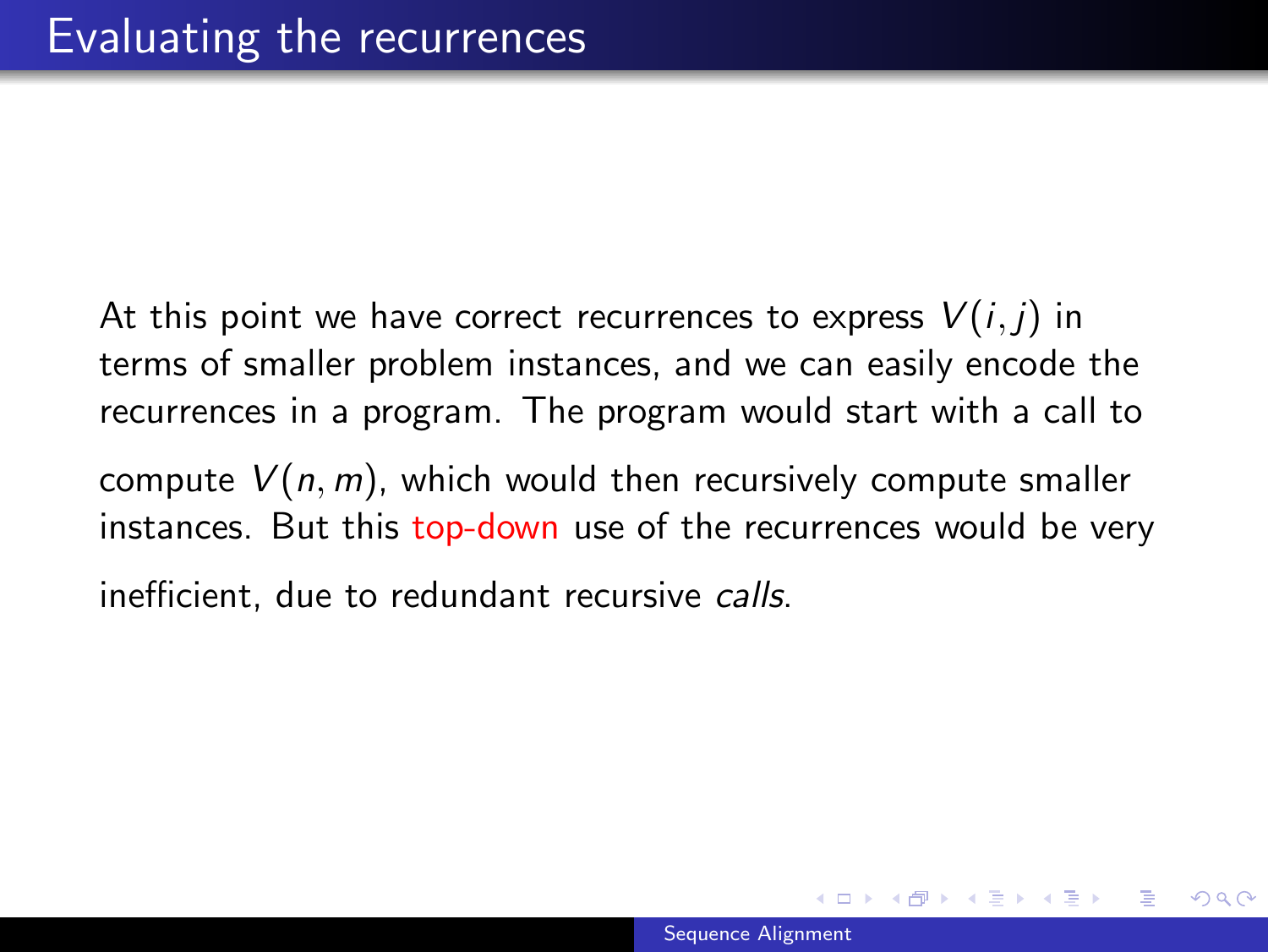Instead, we use the recurrences in a **bottom-up** manner. We don't make explicit recursive calls to determine V values, but only do look-ups of previously computed V values.

First we take care of all of the Base-Cases,  $V(i, 0) = V(0, j) = 0$ .

At this point, note that the value of  $V(1,1)$  can be determined.

That is, the general recurrence for  $V(i, j)$  requires that we have available  $V(i-1, j-1)$ ,  $V(i-1, j)$  and  $V(i, j-1)$ . For  $i = j = 1$ , we do have those values, so  $V(1,1)$  can be determined, using the recurrences.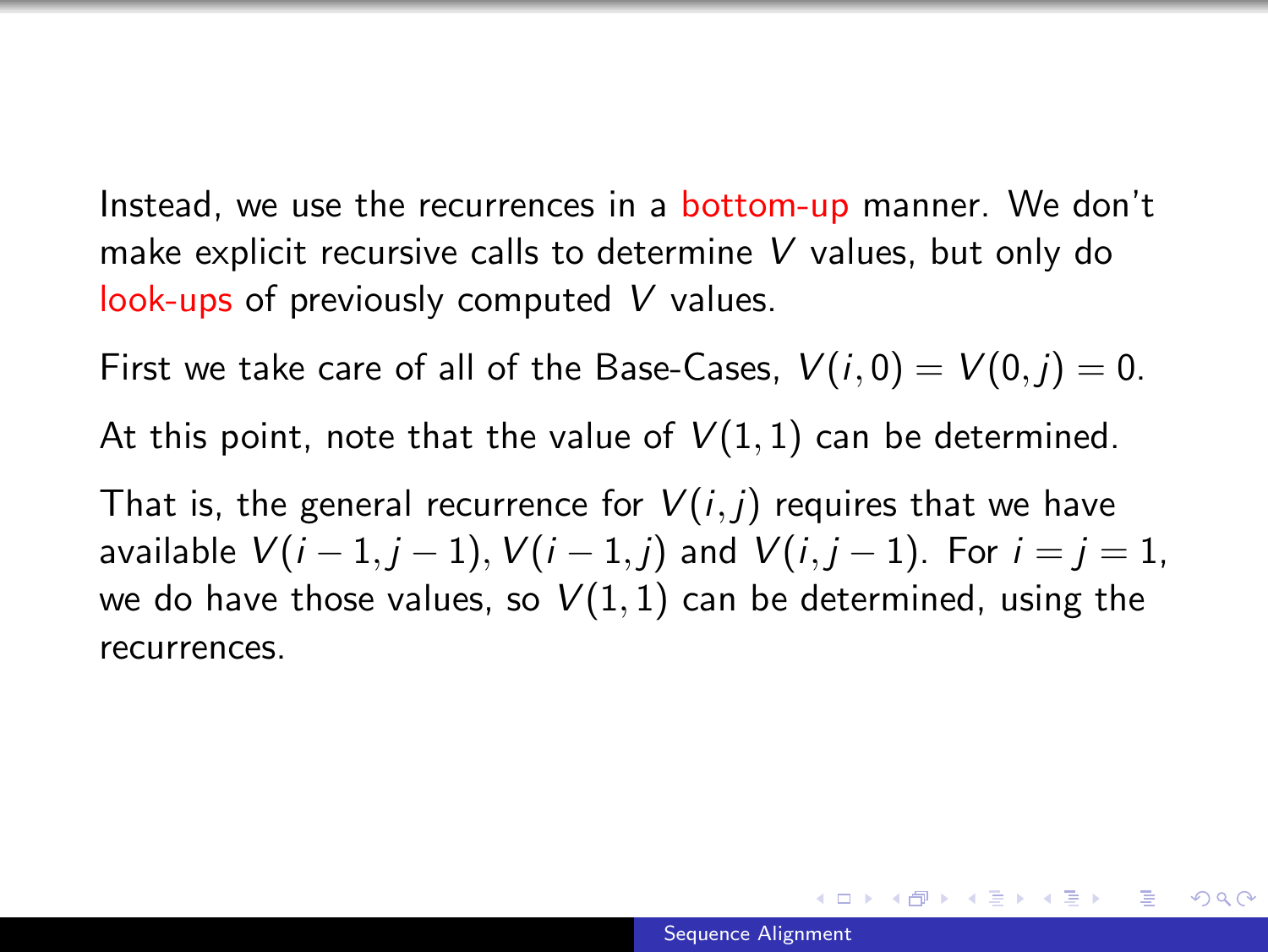After setting the value for  $V(1,1)$ , we can set the value for  $V(1,2)$ or for  $V(2,1)$ .

Extending this observation, we can set the all the values  $V(1,j)$  for increasing values of *i*, or set all the values of  $V(i, 1)$  for increasing values of i.

Then we can determine the values for  $V(i, 2)$  or  $V(2, j)$  etc.

Finally, when we have determined  $V(n, m)$ , we have the value of the optimal alignment, but not the actual alignment itself.

Row-wise or Colum-wise evaluation of  $V$  - This is Dynamic Programming!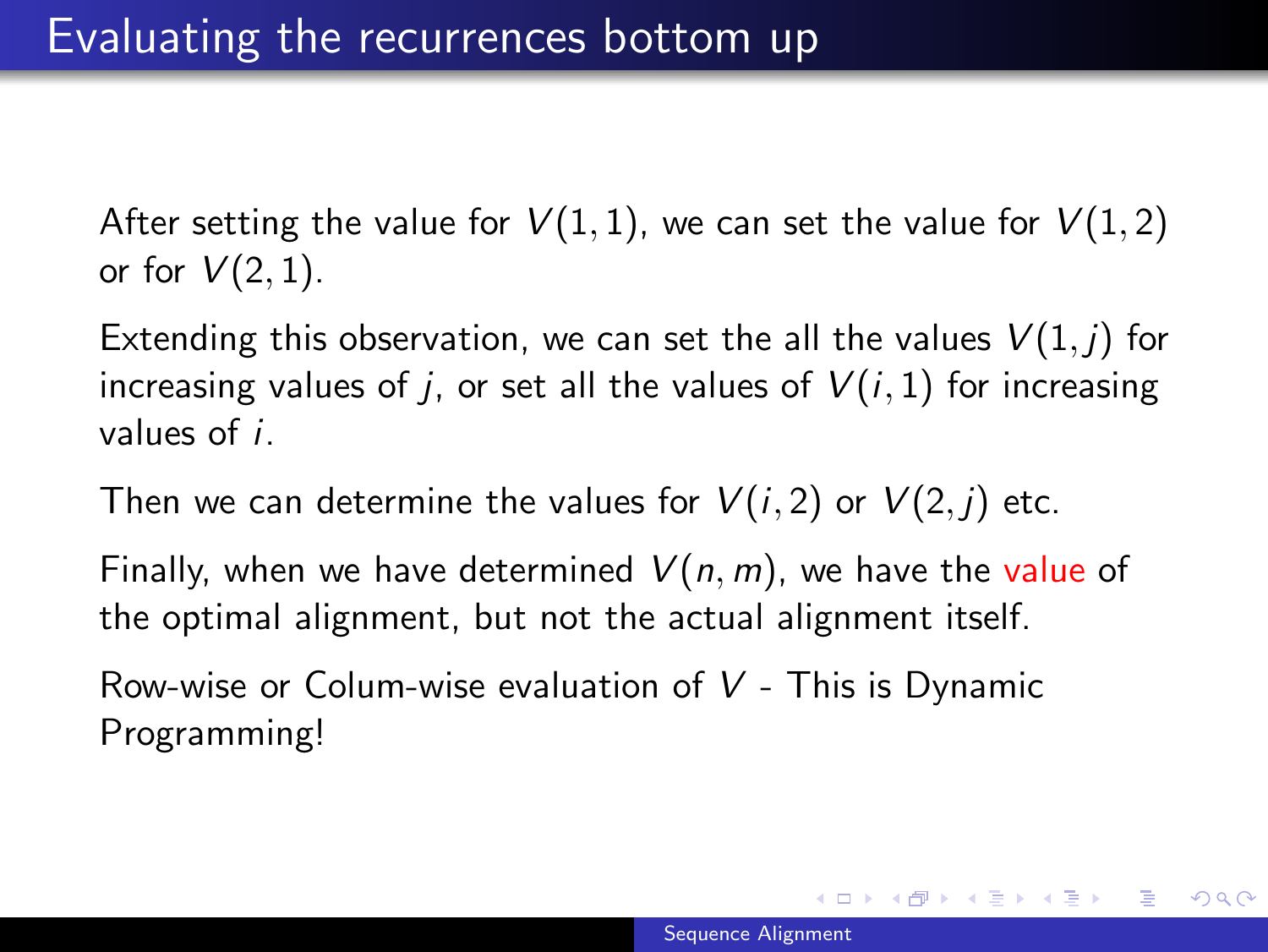We have  $(n + 1) \times (m + 1)$  values of V that have to be determined. Using the recurrences, and evaluating V values by DP (not by recurrsive calls), each V value can be determined with a constant number of operations.

So the total number of operatations is  $O(nm)$ . Vastly, Vastly faster than exhaustive enumeration of all alignments, and vastly faster than a top-down use of the recurrences.